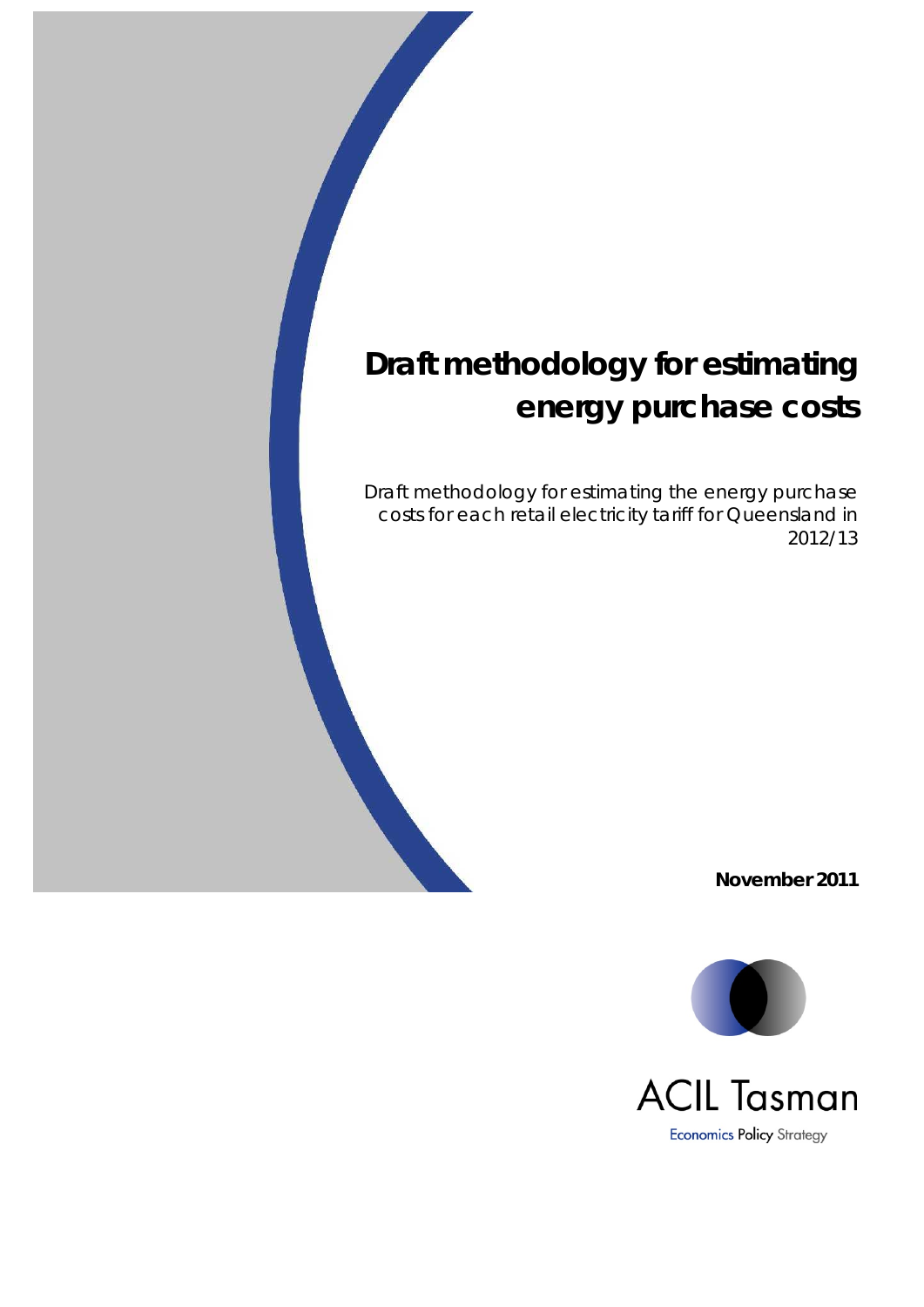#### **Reliance and Disclaimer**

The professional analysis and advice in this report has been prepared by ACIL Tasman for the exclusive use of the party or parties to whom it is addressed (the addressee) and for the purposes specified in it. This report is supplied in good faith and reflects the knowledge, expertise and experience of the consultants involved. The report must not be published, quoted or disseminated to any other party without ACIL Tasman's prior written consent. ACIL Tasman accepts no responsibility whatsoever for any loss occasioned by any person acting or refraining from action as a result of reliance on the report, other than the addressee.

In conducting the analysis in this report ACIL Tasman has endeavoured to use what it considers is the best information available at the date of publication, including information supplied by the addressee. Unless stated otherwise, ACIL Tasman does not warrant the accuracy of any forecast or prediction in the report. Although ACIL Tasman exercises reasonable care when making forecasts or predictions, factors in the process, such as future market behaviour, are inherently uncertain and cannot be forecast or predicted reliably.

ACIL Tasman shall not be liable in respect of any claim arising out of the failure of a client investment to perform to the advantage of the client or to the advantage of the client to the degree suggested or assumed in any advice or forecast given by ACIL Tasman.

#### **ACIL Tasman Pty Ltd**

ABN 68 102 652 148 Internet www.aciltasman.com.au

**Melbourne (Head Office)**  Level 4, 114 William Street Melbourne VIC 3000 Telephone (+61 3) 9604 4400

Facsimile  $(+61\ 3)$  9604 4455<br>Email melbourne@aciltas melbourne@aciltasman com au

**Brisbane**  Level 15, 127 Creek Street Brisbane QLD 4000  $GPO B<sub>ox</sub> 32$ Brisbane QLD 4001 Telephone (+61 7) 3009 8700<br>Facsimile (+61 7) 3009 8799 Facsimile  $(+61 7) 3009 8799$ <br>Email brisbane@aciltasm Email brisbane@aciltasman com au

#### **For information on this report**

Please contact:

Marcus Randell or Paul Breslin Telephone (07) 3009 8709 or 30098700 Mobile 0404 822 319 or 0404 822 312 Email m.randell @aciltasman.com.au p.breslin@aciltasman.com.au

**Canberra**  Level 1, 33 Ainslie Place Canberra City ACT 2600 GPO Box 1322 Canberra ACT 2601 Telephone (+61 2) 6103 8200<br>Facsimile (+61 2) 6103 8233  $(+61\ 2)\ 6103\ 8233$ Email canberra@aciltasman com au

**Perth**  Centa Building C2, 118 Railway Street West Perth WA 6005 Telephone (+61 8) 9449 9600<br>Facsimile (+61 8) 9322 3955 Facsimile  $(+618)$  9322 3955<br>Email perth@aciltasman  $perta\hat{a}$  aciltasman com au **Sydney**  PO Box 1554 Double Bay NSW 1360 Telephone (+61 2) 9389 7842 Facsimile  $(+61\ 2) 8080 8142$ <br>Email sydney@aciltasma  $\frac{1}{2}$ sydney@aciltasman com au

**Contributing team members** 

Paul Hyslop Richard Lenton Martin Pavelka Cara Stuetz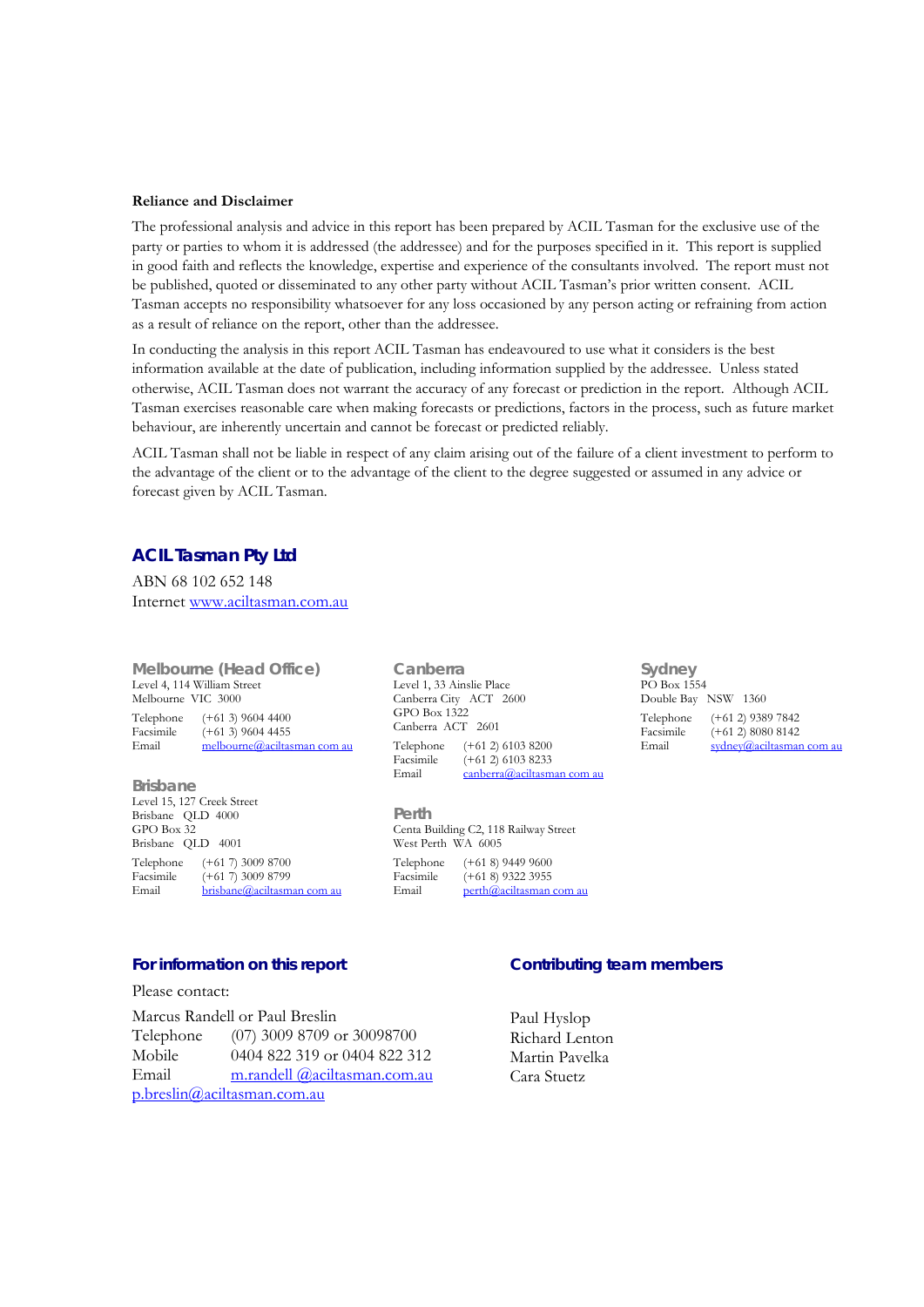

# **Contents**

| $\mathbf{1}$ |                                                            | Introduction                                                 | 2              |
|--------------|------------------------------------------------------------|--------------------------------------------------------------|----------------|
| 2            | Outline of approach                                        |                                                              |                |
|              | 2.1                                                        | Data sources                                                 | 5              |
|              | 2.2                                                        | Representative retailer                                      | 6              |
|              | 2.3                                                        | Wholesale energy purchase costs                              | $\overline{7}$ |
|              |                                                            | 2.3.1 Incorporation of carbon pricing                        | 7              |
|              |                                                            | 2.4 Commonwealth renewable energy schemes                    | 8              |
|              |                                                            | 2.4.1<br><b>LRET</b>                                         | 8              |
|              |                                                            | 2.4.2 SRES                                                   | $\,8\,$        |
|              | 2.5                                                        | Queensland Gas Scheme (QGS)                                  | $8\,$          |
|              | 2.6                                                        | Market fees and ancillary services                           | 9              |
| $\mathbf{3}$ |                                                            | <b>Wholesale Energy Purchase Costs</b>                       | 10             |
|              | 3.1                                                        | Approach 1- LRMC                                             | 10             |
|              | 3.2                                                        | Approach 2 - Market based approach                           | 11             |
|              | 3.3                                                        | Approach 3 - Annual price distribution                       | 14             |
|              |                                                            | Background<br>3.3.1                                          | 14             |
|              |                                                            | 3.3.2 Steps involved in Approach 3                           | 15             |
|              |                                                            | 3.3.3 Comments on Approach 3                                 | 20             |
|              | 3.4                                                        | Approach 4 - Combination of LRMC and market based approaches | 20             |
| 4            |                                                            | Other energy purchase costs                                  | 21             |
|              | 4.1                                                        | <b>LRET</b>                                                  | 21             |
|              | 4.2                                                        | <b>SRES</b>                                                  | 21             |
|              | 4.3                                                        | <b>GEC</b>                                                   | 22             |
|              | 4.4                                                        | NEM retailer costs                                           | 23             |
|              |                                                            | 4.4.1 Market fees                                            | 23             |
|              |                                                            | 4.4.2 Ancillary services                                     | 23             |
| 5            | Application of cost of energy to individual retail tariffs |                                                              |                |
|              | 5.1                                                        | Estimating tariff energy costs                               | 24             |
|              | 5.2                                                        | Recovering EPC in tariffs                                    | 25             |
|              |                                                            |                                                              |                |

#### **List of tables**

| Table 1 | Time value adjustment |  |  |
|---------|-----------------------|--|--|
|---------|-----------------------|--|--|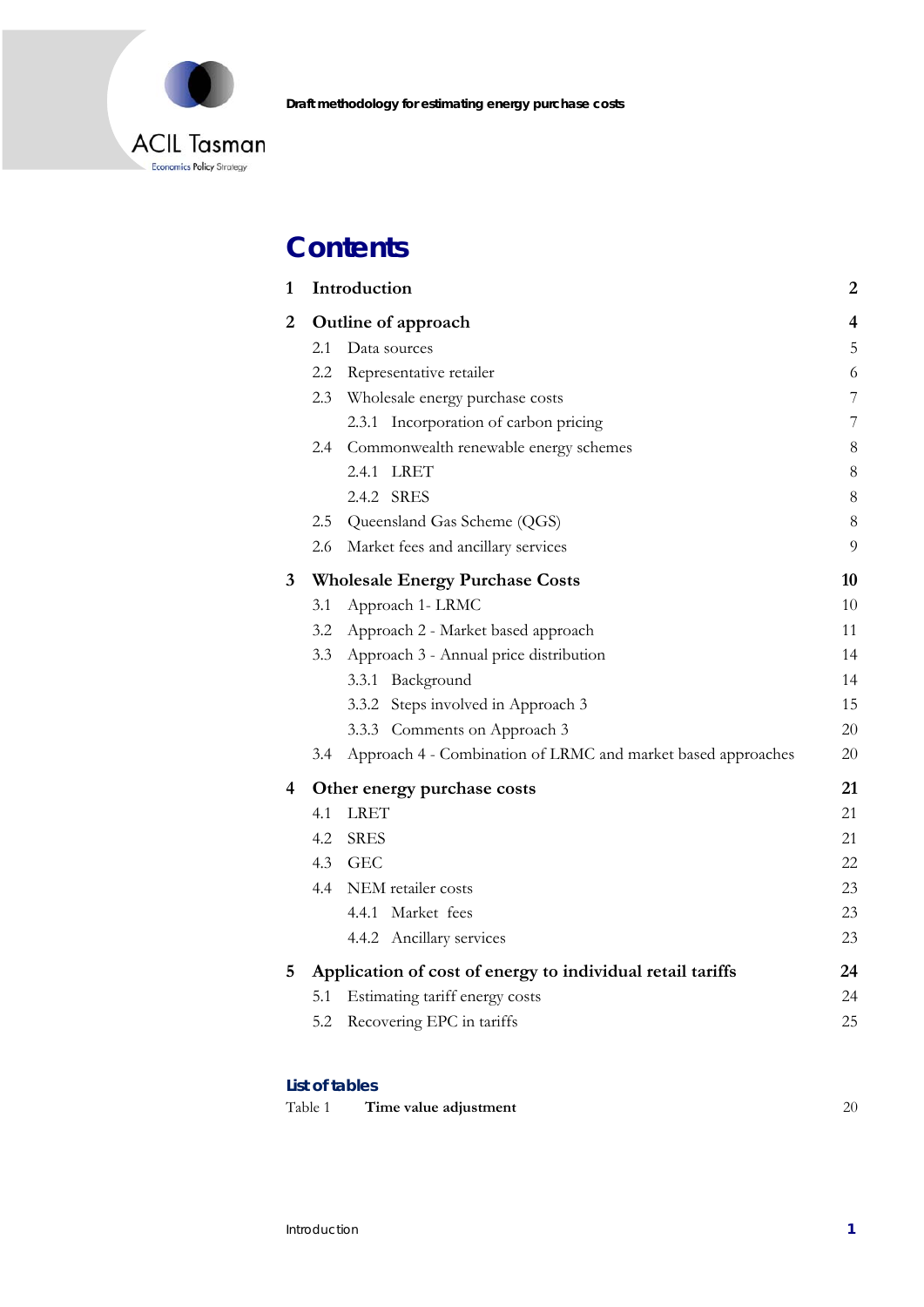

# **1 Introduction**

ACIL Tasman has been engaged by The Queensland Competition Authority (the Authority) to undertake estimation of the energy purchase costs associated with each retail tariff to potentially apply in the 2012/13. This report sets out the methodology proposed by ACIL Tasman to undertake these estimates.

On 11 May 2011, the Queensland Competition Authority received a Ministerial Direction to investigate and report on:

- an alternative retail electricity pricing methodology for the determination of the cost components under an N (network)  $+ R$  (retail and energy purchase costs) approach
- a revised set of retail electricity tariffs aligning with the network tariffs, which could be applied from 1 July 2012.

In response to the Ministerial Direction the Authority released an Issues Paper in June 2011 and received submissions from key stakeholders. In considering an appropriate methodology for estimating EPC this Issues Paper and the associated responses have been considered.

While not included in the Ministerial Direction, in the letter accompanying the Ministerial Direction the Minister stated that the Queensland Government is concerned about the pressure that rising electricity prices were placing on household budgets and wanted to ensure that the Authority is aware of this issue for Queensland consumers. However, this statement has no bearing on ACIL Tasman's proposed methodology for estimating an EPC which is intended to estimate as accurately as possible the EPC, by tariff, faced by a representative retailer operating in the NEM in Queensland.

Following on from the Ministerial Direction, on 22 September 2011 the Authority received a Ministerial Delegation under Section 90AA(1) of the Electricity Act 1994 to determine regulated retail electricity tariffs for Queensland to apply in 2012/13.

Under the Delegation's Terms of Reference (TOR) the Authority is to ensure that the revised retail electricity tariffs are:

- cost-reflective
- consistent with the Government's policy objective that consumers, wherever possible, have the opportunity to benefit from competition and efficiency in the marketplace
- available to customers in the Energex supply area using less than 100MWh per year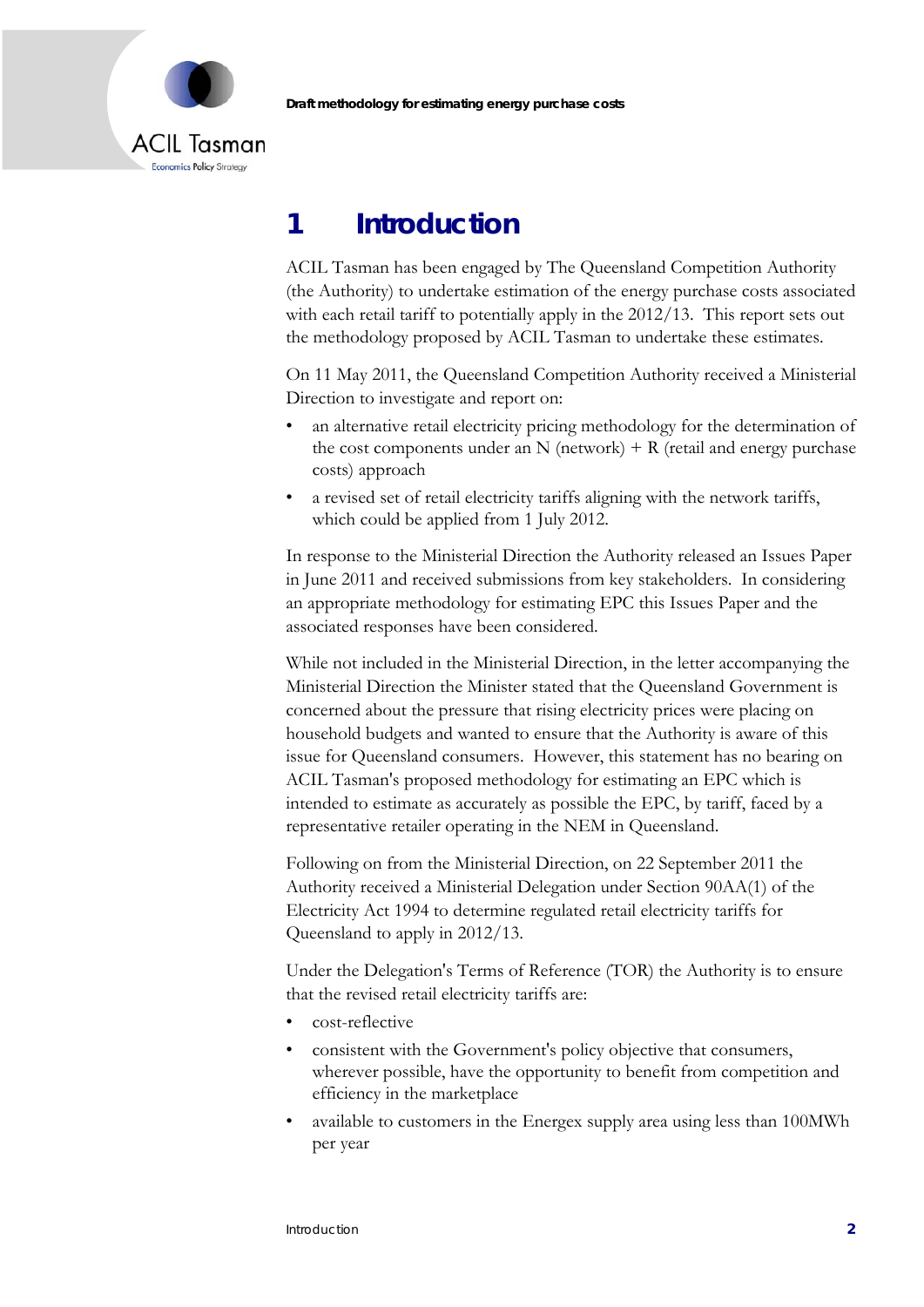

### **ACIL Tasman** Economics Policy Strategy

- available for all customers in the Ergon Energy supply area under the Queensland government's Uniform Tariff Policy
- to exclude declining block tariffs and incorporate inclining block tariffs for residential customers
- to incorporate a new voluntary time-of-use tariff for residential customers.

The TOR also specified that calculation of the energy cost component of each tariff, which is the subject of this report, must consider:

- the cost of energy
- market fees and ancillary services costs
- energy losses as published by the Australian Energy Market Operator (AEMO)
- the impact of carbon pricing
- costs associated with complying with Commonwealth and State environmental and energy efficiency schemes
- any other costs imposed on retailers by any new compulsory scheme.

The methodology discussed in this report is consistent with the TOR and is focussed on the estimation of the energy purchase costs (EPC) for each tariff. These costs include the wholesale energy purchases, the costs of compliance with the Commonwealth Government renewable energy schemes, the costs of carbon pricing, the cost of compliance with the Queensland gas scheme and the cost of National Electricity Market (NEM) fees and ancillary services. The EPC does not include the cost of the Queensland Solar Bonus as this cost is met by Energex and Ergon Energy and included in the network costs.

The network and retailing costs, which are also included in the retail tariffs, are handled separately from the EPC calculation and are not covered in this methodology paper.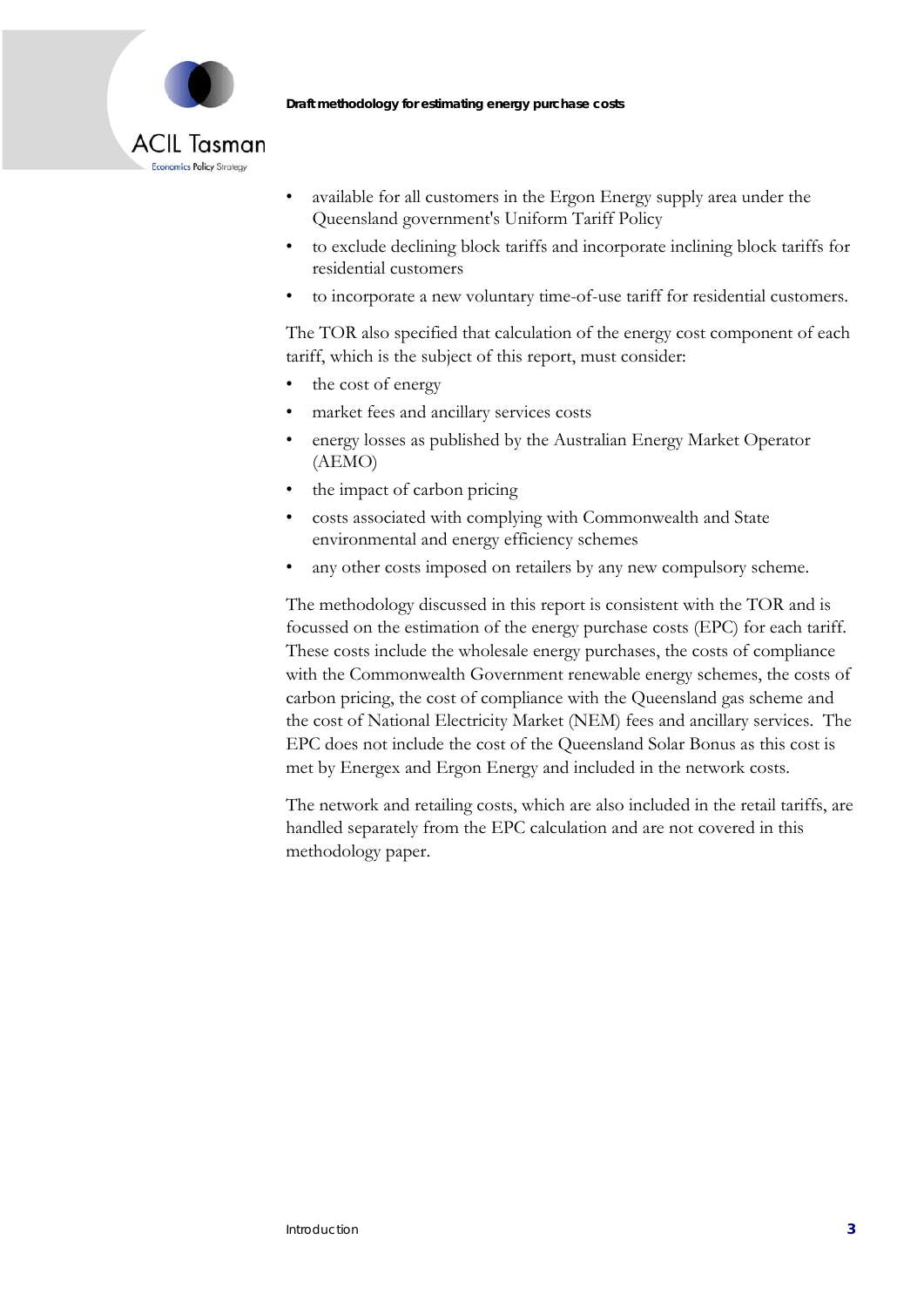



# **2 Outline of approach**

The EPC includes:

- wholesale energy purchase costs (including allowance for transmission and distribution losses and the cost of carbon pricing)
- costs of complying with the Commonwealth Government's Large-scale Renewable Energy Target (LRET) and Small-scale Renewable Energy Scheme (SRES)
- cost of complying with the Queensland Government's Gas Electricity Certificates (GEC) scheme
- cost of National Electricity Market (NEM)market fees and ancillary service payments.

In arriving at an appropriate methodology for estimating the EPC, ACIL Tasman has been guided by the TOR in the Ministerial Delegation which contains the following statements:

- Queensland electricity consumers should, wherever possible, have the opportunity to benefit from competition and efficiency in the market place.
- For retail electricity markets to be successful electricity prices must reflect the cost of supply.

The Ministerial Delegation specifies that in general tariffs should be costreflective.

These statements have been used to guide the selection of an appropriate methodology for estimating the wholesale energy purchase costs for a representative retailer and for each of the individual retail tariffs.

To meet the Delegation's TOR requirement for the tariffs to provide consumers with the benefits of competition it is important that the energy cost estimates are not set at a level which excludes retail competition and potentially damages the incumbent retailer. The two market based methodologies outlined in this report are aimed at estimating the costs as near as possible to the actual outcome but, given the data limitations and the complexity and multitude of approaches available to a retailer in undertaking energy purchases, all are subject to a degree of uncertainty.

The greatest risk to competition and the incumbent retailer is if the EPC is underestimated. However, the need to ensure costs are not underestimated needs to be balanced against the requirement that prices are cost reflective. Assumptions such as the load forecast and contract cover used in the pool price modelling will need to be considered in this context.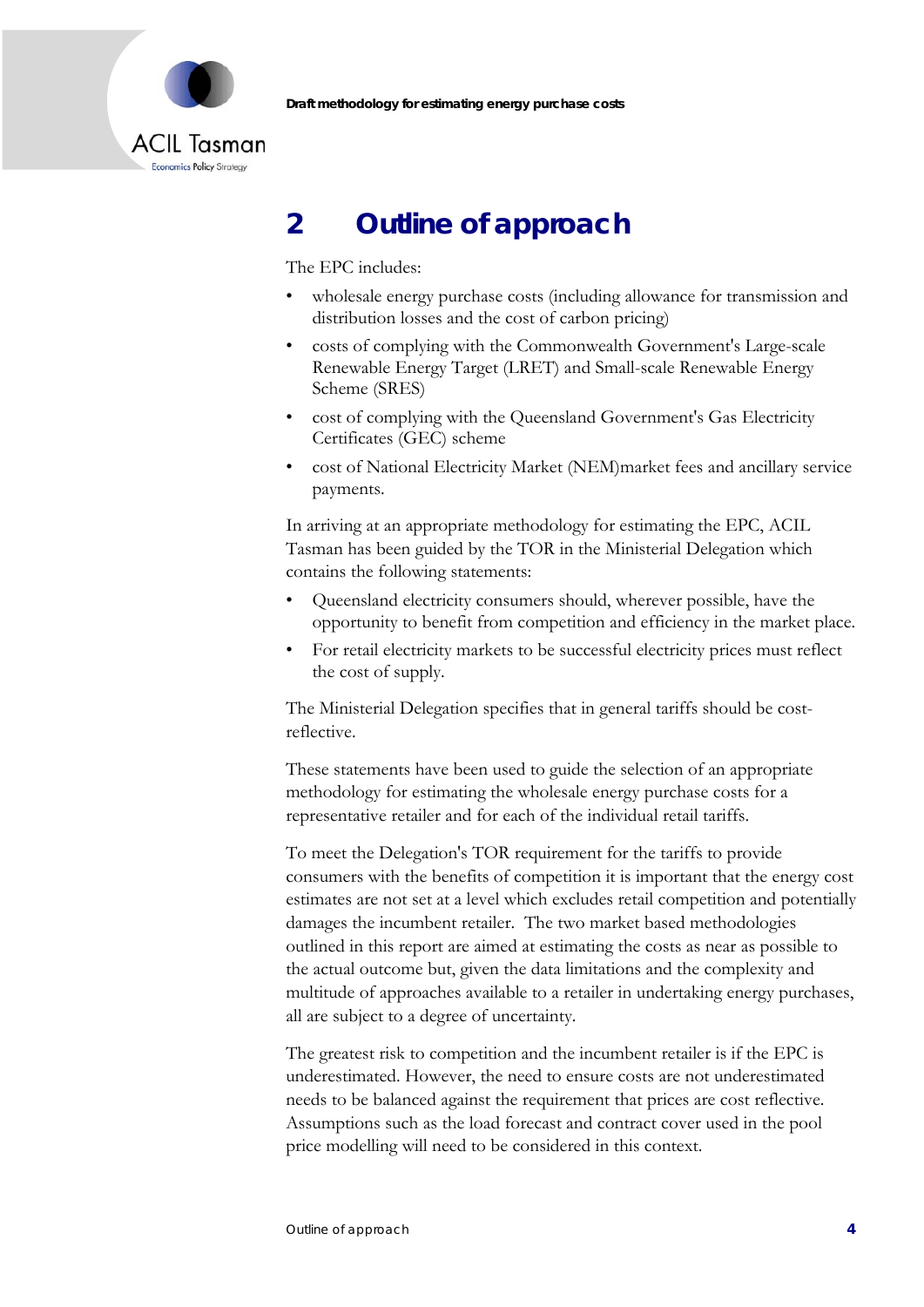

### **2.1 Data sources**

The EPC analysis is based on the costs faced by a representative retailer operating in the Energex area as proposed by the Authority on the basis that the retail tariffs are to be cost reflective for customers in the Energex network area. The same tariffs will apply to customers in the Ergon Energy network area but will be supported by a Community Service Obligation (CSO) from the Queensland Government under its Uniform Tariff Policy.

ACIL Tasman will access a variety of data sources to estimate the EPC of the individual tariffs and overall for a representative retailer operating in the Energex area.

The data sources include:

- Half hour load traces for each NEM region published by the Australian Energy Market Operator (AEMO)on its website to be used in the pool price modelling
- Half hour load traces for each Transmission Node Identities (TNI) for Energex area from AEMO via the Authority to provide an overall load trace for Energex
- Controlled load traces from the AEMO website for use in estimating the cost of supplying these tariffs
- Interval meter data for Energex area customers to establish load traces for the various commercial and industrial tariffs
- 400 domestic customer interval meter recordings from Energex to estimate a residential load trace
- Net System Load Profile (NSLP) for Energex from the AEMO website to be used for estimation of load traces for tariff groups without interval metres
- Customer usage profiles for each tariff from Energex to be used to uplift the various load traces to represent the full load in each tariff
- Energex forecasts of system summer and winter peaks and annual energy submitted to the AER to be used in estimation of the Energex overall load trace for 2012/13
- Load forecast of summer and winter peak demands and annual energy for each NEM region published by AEMO in its Electricity Statement of Opportunities (ESOO) to be used as a basis for estimating the load trace for 2012/13
- Future electricity swap and cap contract data from d-cypha Trade for use in establishing contract prices used in estimating wholesale energy costs. This data would not be required if the stochastic approach is chosen as the preferred methodology.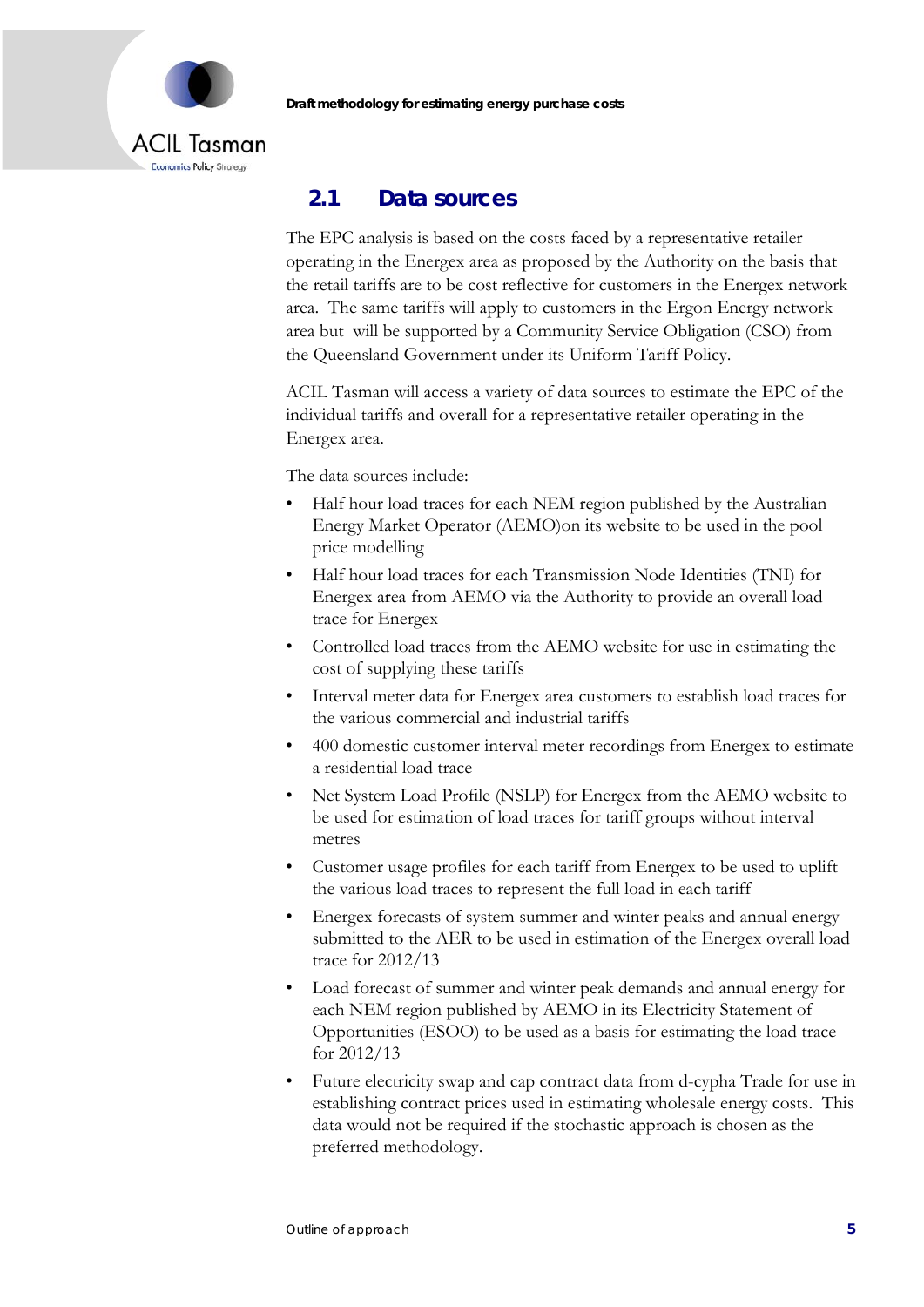

- Large-scale Generation Certificate (LGC) prices from AFMA used in estimating the cost of complying with the LRET
- Market prices for traded Small-scale Technology Certificates (STC) from AFMA for possible use in estimating the cost of complying with SRES
- Small-scale Technology percentage (STP) from the Office of the Renewable Energy Regulator (ORER) for use in estimating the cost of complying with SRES
- Future prices for QGCs from AFMA for possible use in estimating the cost of complying with the Queensland gas scheme
- Existing and new entrant generator characteristics and cost data from AEMO and internal modelling and analysis for use in pool price modelling
- NEM data on market fees and ancillary services costs from the AEMO website for use in estimating the market fees and ancillary service charges
- 41 years of three hourly temperature data for capital cities to be used for estimating the weather corrected or 50% probability of exceedence (POE) load traces used in the pool price modelling and stochastic analysis.

The data sets outlined will be available for the analysis although not all will be used in the calculation of the EPC, depending on the adopted methodology.

## **2.2 Representative retailer**

The Authority has proposed a definition of the representative retailer and has asked ACIL Tasman to adopt that definition for the purposes of developing its draft methodology.

The Authority proposes to define the representative retailer as a retailer that:

- a) is an incumbent retailer of sufficient size to have achieved economies of scale
- b) serves small and large retail customers in SE Queensland and other jurisdictions across the NEM
- c) retails electricity on a standalone basis
- d) is not vertically integrated with an electricity generator.

In assessing the EPC for each tariff which would be faced by a representative retailer operating in the Energex network area ACIL Tasman has assumed that its methodology should ensure the total of the estimated energy purchase costs for the individual tariffs will not exceed the aggregate energy purchase costs of the representative retailer. This means that methodology will need to ensure that the estimates of the cost of supplying the individual tariffs based on their individual load shape is consistent with the overall energy purchase cost of such a retailer.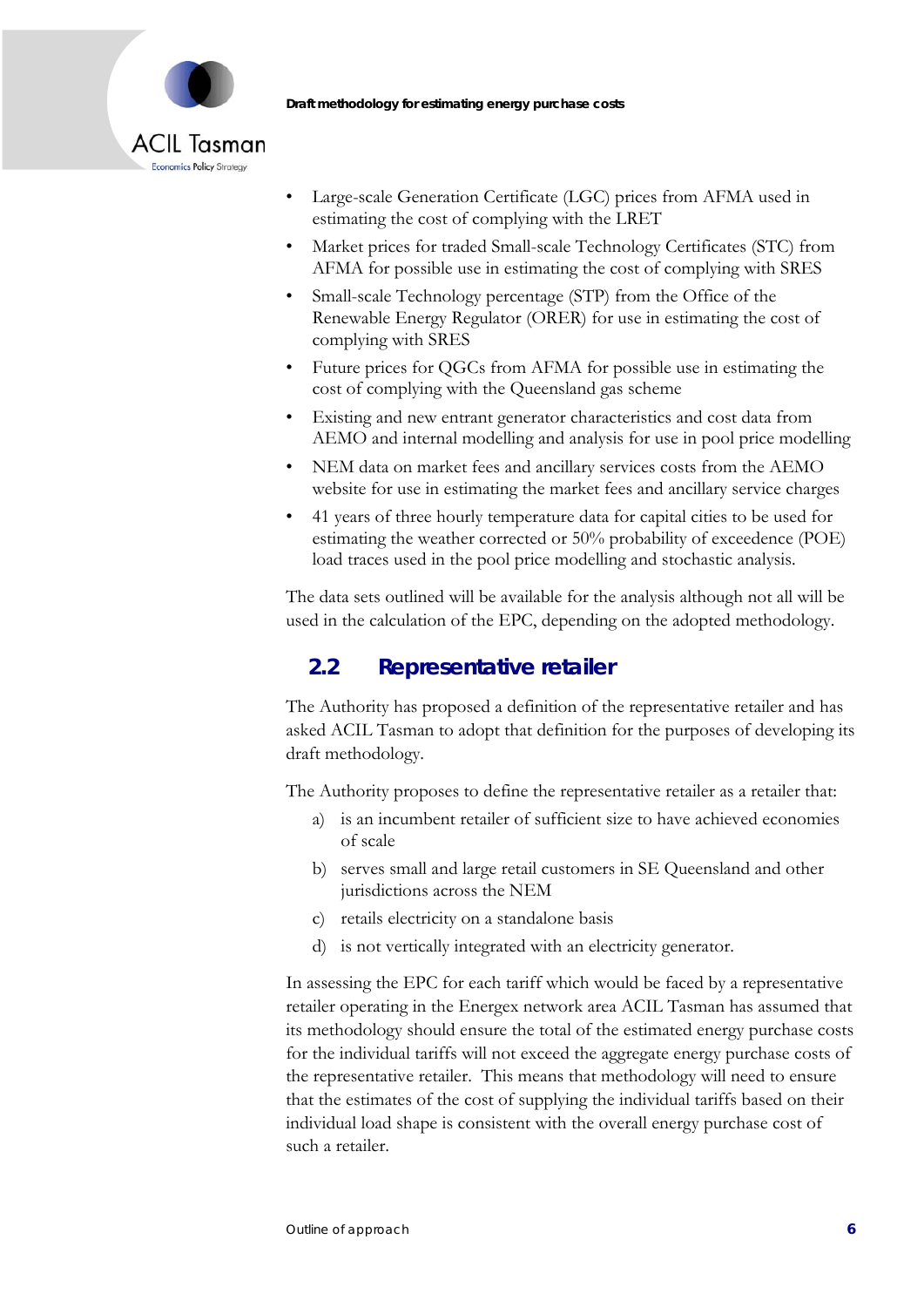

## **2.3 Wholesale energy purchase costs**

There are a number of approaches which could be used to estimate the wholesale energy purchase costs in Queensland and these include:

| Approach 1: | long-run marginal cost of supply (LRMC) of supply                                                                          |
|-------------|----------------------------------------------------------------------------------------------------------------------------|
| Approach 2: | pool price projection overlayed by contract prices and a<br>contracting strategy                                           |
| Approach 3: | mean of the distribution of annual price projections under a<br>wide variety of possible weather and plant outage outcomes |
| Approach 4: | combinations of the above methods.                                                                                         |

The methodology used in Queensland in recent years for calculation of changes in wholesale energy purchase costs for input to the calculation of the BRCI involved Approach 4, whereby a simple average of Approaches 1 and 2 was used.

The estimate of energy purchase costs will account for transmission and distribution losses.

The merits of each of the methods are discussed in detail in Section 3. However the assessment of the appropriate approach to estimating wholesale energy purchase costs will take into account:

- whether or not the methodology meets the conditions of the Ministerial Delegation
- the need to have cost reflectivity at the individual tariff level
- data availability
- transparency
- repeatability of the process
- likely accuracy of the resultant estimates
- feedback from stakeholders.

Furthermore, regardless of the chosen approach, an estimate of the cost of supplying each tariff is required. ACIL Tasman envisages that this will be best achieved by estimating the cost of supplying the individual tariff load traces. In effect, each tariff will have a different load shape and thus have different associated wholesale energy costs. The pool price modelling across the NEM will provide the half-hourly prices which can then be applied to each tariff load to establish the market cost of supplying it.

#### **2.3.1 Incorporation of carbon pricing**

The Commonwealth Government is to introduce carbon pricing from 1 July 2012 which will apply to electricity generators and coal and gas producers at a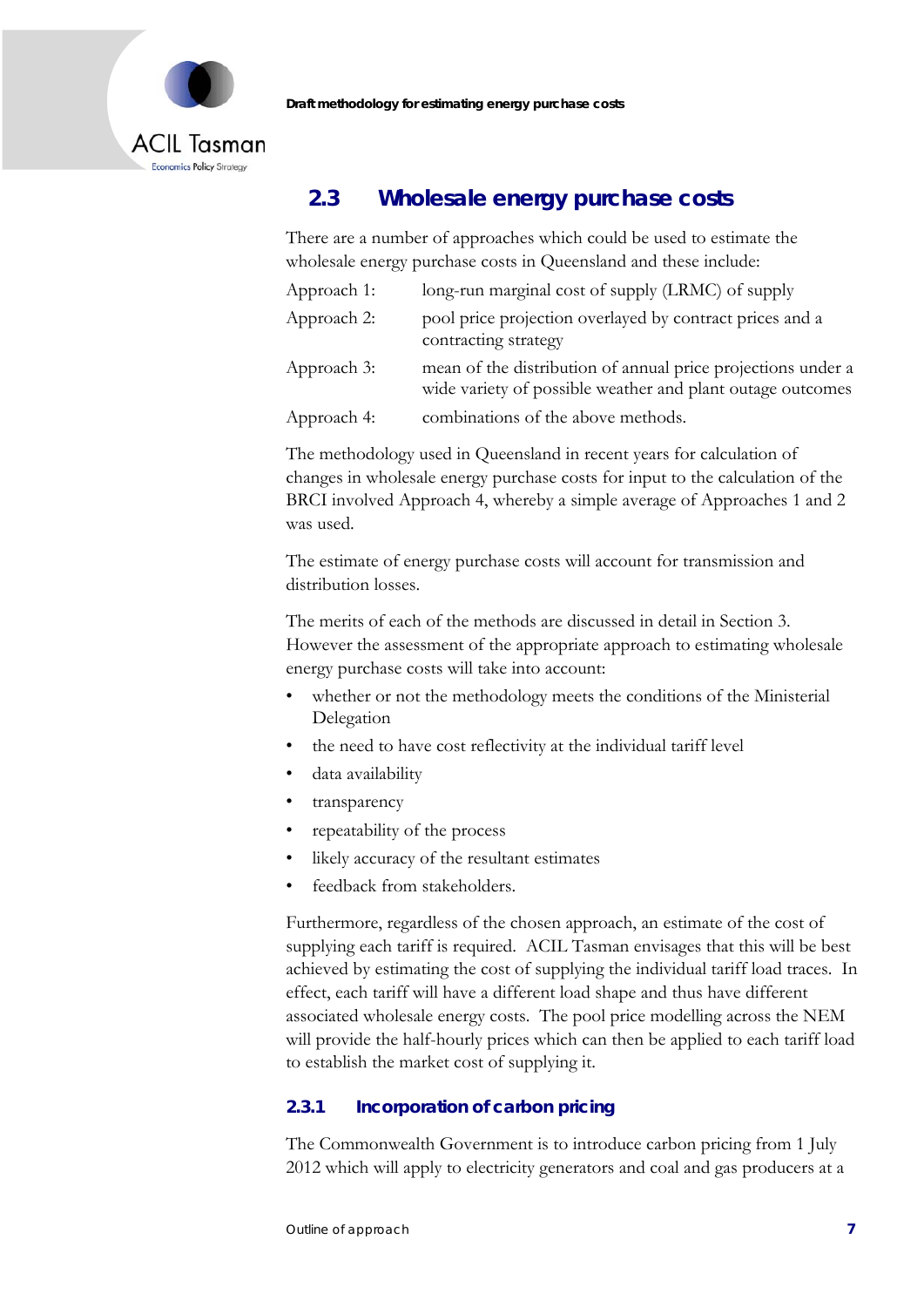

rate of \$23.00 per tonne of  $CO<sub>2</sub>$ -e emitted. This will add to the wholesale cost of electricity. ACIL Tasman proposes to incorporate an allowance for carbon pricing in its pool price modelling so the resultant electricity prices will include a carbon pricing allowance. The allowance will be in the form of increased generation costs through a carbon price applying to combustion emissions and the increased fuel prices through fugitive emissions from fuel production.

However, we will need to be in a position to quickly rework the estimates of wholesale energy purchase costs without carbon tax if the scheme is not successfully implemented for some reason before the final report is submitted. This will be achieved by undertaking the calculation with and without the effects of carbon pricing. The with and without carbon pricing results will also allow estimation of the effects of the carbon price on retail electricity tariffs.

### **2.4 Commonwealth renewable energy schemes**

#### **2.4.1 LRET**

The cost of the LRET scheme is found by applying the Renewable Power Percentage (RPP) to the LGC price to establish the cost per MWh supplied to customers. Spreading the cost to the various tariffs is a relatively simple matter as the cost will be expressed as a cost per MWh. Discussion of the approach to estimating the LGC price for the 2012/13 tariff year is included in more in detail in Section 4.1

#### **2.4.2 SRES**

The cost of SRES is found by applying the Small-scale Technology Percentage (STP) to the STC price to estimate the cost per MWh to apply to each tariff. The approach to be followed in estimating the STP and STC is discussed in more detail in Section 4.2

### **2.5 Queensland Gas Scheme (QGS)**

It is still uncertain whether the QGS will be continued when carbon pricing commences. If the QGS is discontinued then, assuming the Government provides adequate compensation to participants, the allowance for the QGS in the retail tariffs will no longer be required. Therefore the methodology outlined in this methodology report would apply only if the QGS continues after carbon pricing. Should the Government simply abandon the scheme without compensating participants then ACIL Tasman assumes that it would be inappropriate to recover any hangover costs in the energy cost component of retail tariffs. The basis might be that gas plant will gain a competitive advantage in the market through the carbon pricing regime which would offset any benefits of the QGS.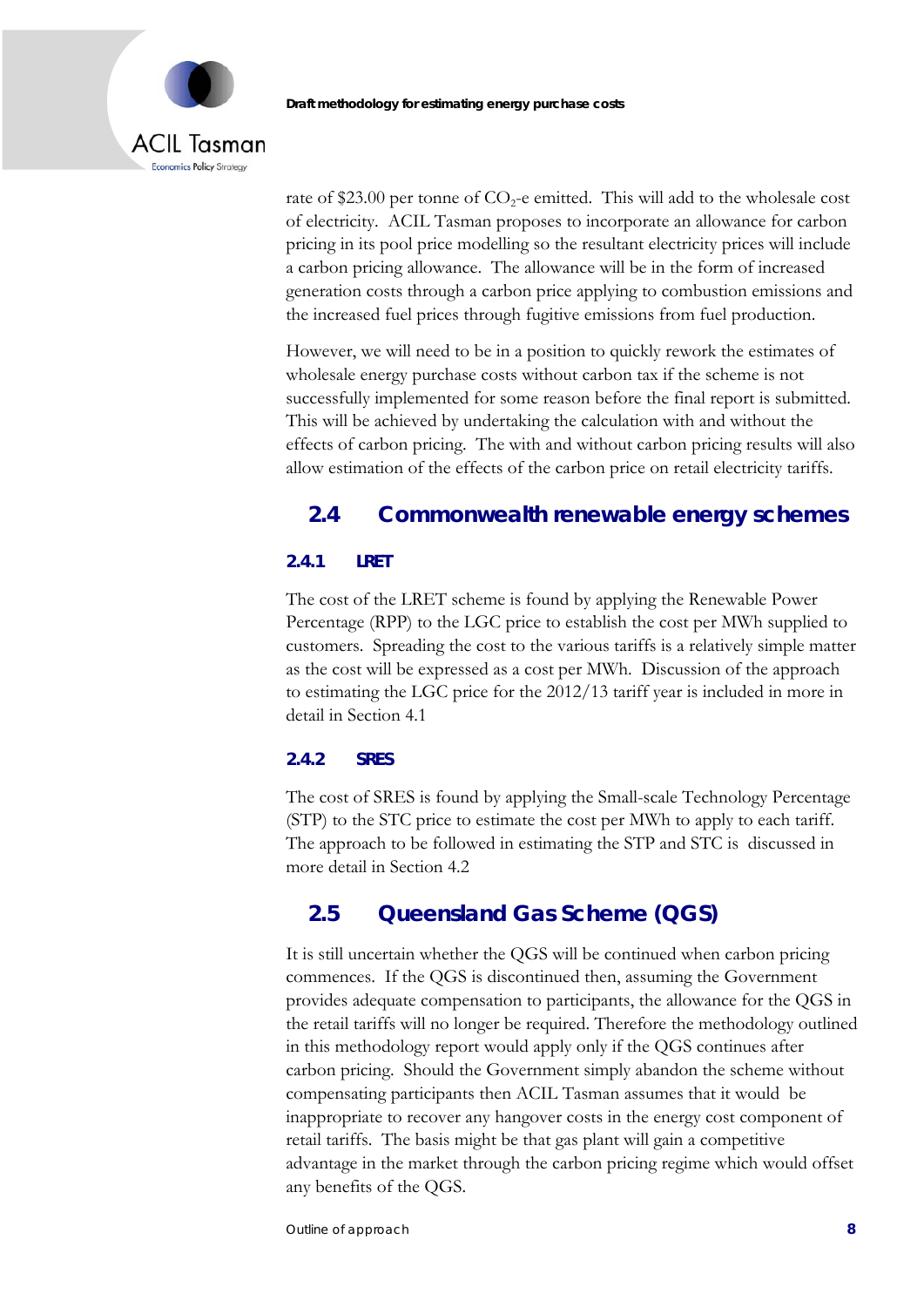

The cost of the QGS is found by applying the prescribed percentage (currently 15%) to the GEC price to establish the cost per MWh supplied to customers. However, the scheme is currently oversupplied and there is very limited trading in GECs. This poses a problem for estimating the cost of GECs (discussed further in Section 4.3).

## **2.6 Market fees and ancillary services**

These costs are estimated from information provided on the AEMO website. ACIL Tasman proposes using the same approach as used for the BRCI. This is discussed in more detail in Section 4.4.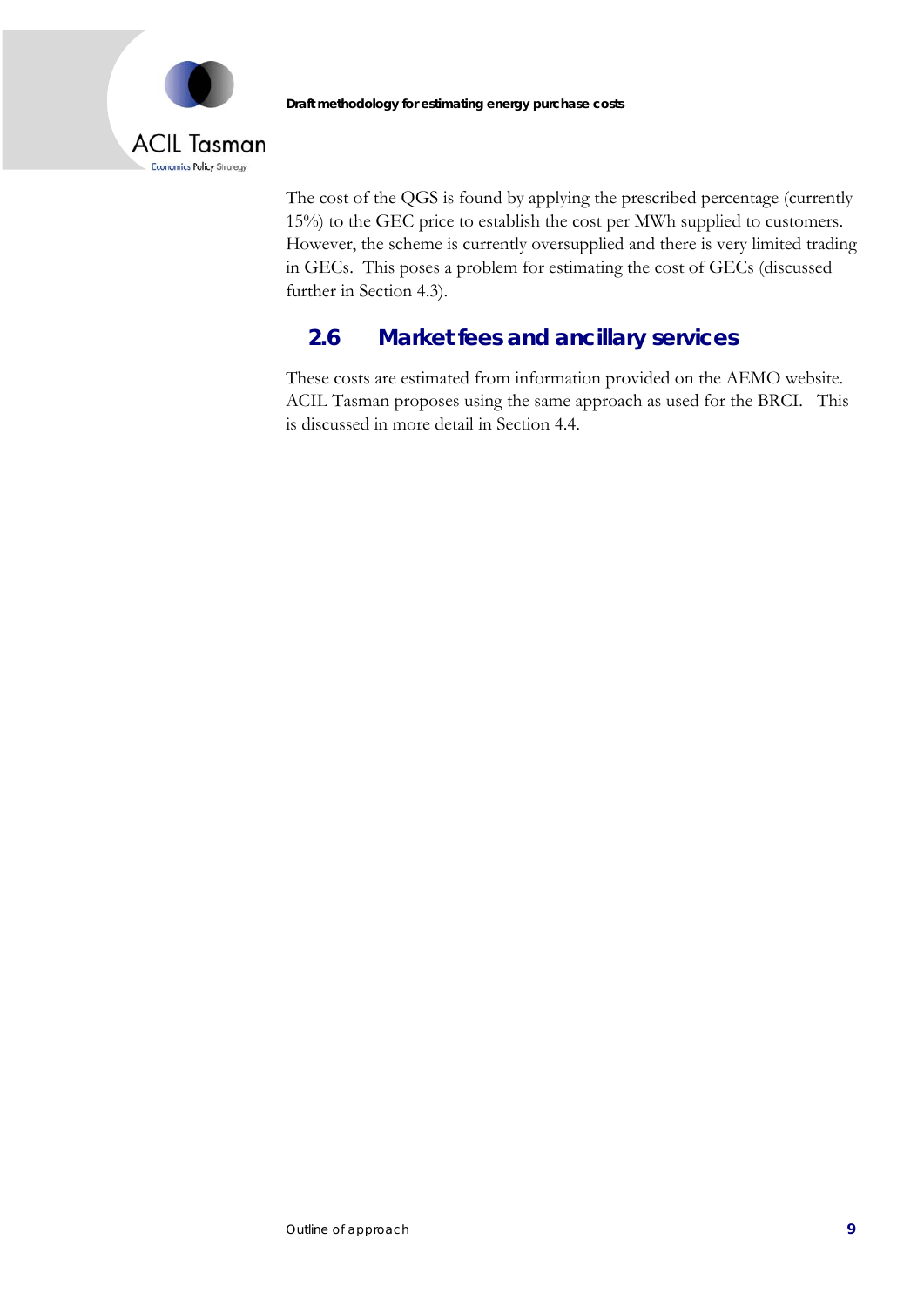



# **3 Wholesale Energy Purchase Costs**

| Approach 1: | long-run marginal cost (LRMC) of supply                                                                                   |
|-------------|---------------------------------------------------------------------------------------------------------------------------|
| Approach 2: | pool price projection overlayed by a contract price and<br>contracting strategy                                           |
| Approach 3: | mean of the distribution of projected annual prices under a<br>wide variety of possible weather and plant outage outcomes |
| Approach 4: | combinations of the above methods.                                                                                        |

## **3.1 Approach 1- LRMC**

The use of LRMC as an estimate of wholesale energy supply cost is favoured by most retailers, at least as a floor price, because it was argued that it provides incentive for construction of new plant, it reflects the costs to retailers which own plant, it is more transparent and it avoids the need to rely entirely on contract price and hedging assumptions and pool price modelling.

This support for the LRMC approach ran counter to the Authority's Issues Paper which stated:

The Authority was of the view that the desire for a competitive electricity market and the need to reflect retailers' actual cost of supplying electricity provided sufficient reasons to move away from the cost-based LRMC,....

ACIL Tasman has considered both the Authority's and retailer's views and on balance generally supports the Authority's views for the following reasons.

The LRMC calculation is an estimate of the full cost of supplying an additional unit of energy in the Queensland market in the tariff year, which in this case is 2012/13. In the form that has been applied in recent calculations of the BRCI (the so-called "greenfields approach") the electricity supply curve and the marginal cost of an additional unit of electricity may bear no resemblance to the cost of supplying an additional unit of energy in Queensland or the NEM in the tariff year. The approach looks forward, attempting to estimate the cost of generating additional units of energy in the future from new entrant plant, ignoring the likely market conditions prevailing at that future time. This approach is *not* attempting an estimate of the retailer's costs in purchasing wholesale energy and, even if the underlying assumptions turn out to be accurate, it is only by chance that it would come close to those costs.

Market conditions can have a major effect on the costs of purchasing energy, such conditions include:

The effects that major weather events can have on the wholesale price of electricity. For example, the eastern Australian drought which finished in about 2009 brought about a significant increase in the wholesale price of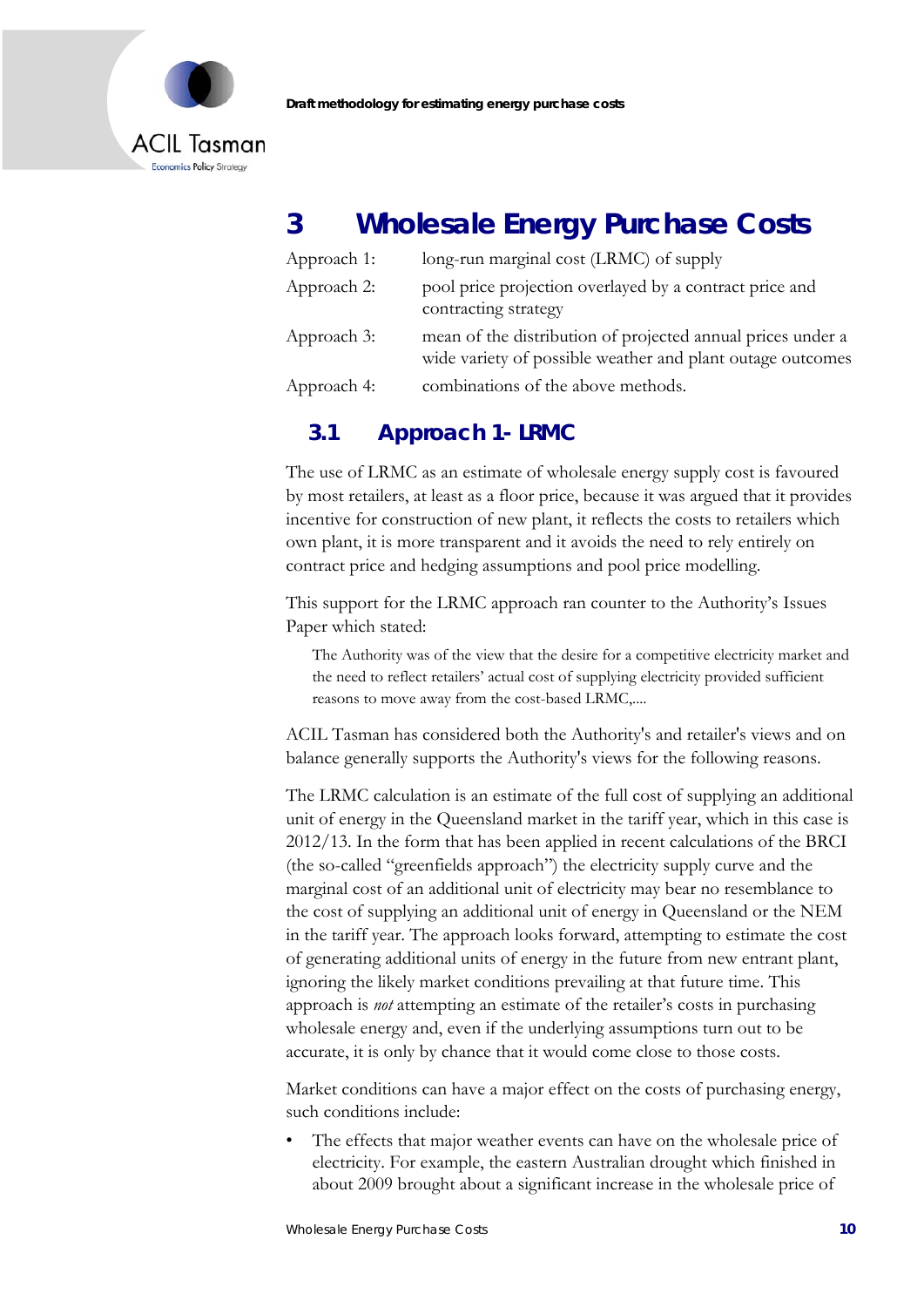

electricity, and electricity contract futures, which should be reflected in the calculation of regulated electricity prices.

- The markets for primary energy inputs for electricity generation, such as coal and gas, have a major effect on wholesale electricity prices. The fuel supply and prices, particularly in the short term as is the case with the 2012/13 tariff year, are largely governed by existing contracts which in the existing strong market conditions generally have lower prices than those available to new entrants in the period under study. World coal prices for example can affect domestic prices significantly and short term changes in the domestic gas market will also affect prices into new entrant power stations. Such conditions will affect the price of wholesale electricity, sometimes significantly, but an LRMC approach, especially the "greenfields approach" can fail to recognize these impacts.
- The market based approach attempts to simulate the impact of such market conditions on wholesale prices passing through price signals to both retailers and consumers. The LRMC approach is likely to miss any price signals arising from over or under supply of generation capacity.
- The market pricing approach includes an assumed contracting strategy that a prudent retailer would use in managing their electricity market risks or some estimation of contract premiums. Such risks and the strategy used to mitigate them are an important part of electricity retailing. The LRMC excludes the effects of contracting on the retailers' costs.

Furthermore, retailers have suggested that the LRMC be based on greenfield developments to meet the regulated retail load profile alone, as if it is the only load that generators need to meet. This ignores the fact that the market is much larger than the retail load and that other industrial, commercial and non regulated loads tend to make demand less volatile, increasing the availability of reserve on the system and reducing the need to introduce more expensive faststart generation. Applying an LRMC calculation to the retail load alone ignores the existence of the NEM and the major impact it has had on the wholesale price of electricity.

While these considerations lead us away from the use of an LRMC calculation and towards a market based calculation of EPC, we are not suggesting that a market based calculation is without its difficulties.

# **3.2 Approach 2 - Market based approach**

A market-based methodology would involve estimating the wholesale energy purchase costs that a representative retailer would incur in supplying the wholesale energy under each retail tariff in the Energex network area. The market based calculation that has been used in the calculation of the BRCI to date includes the following steps: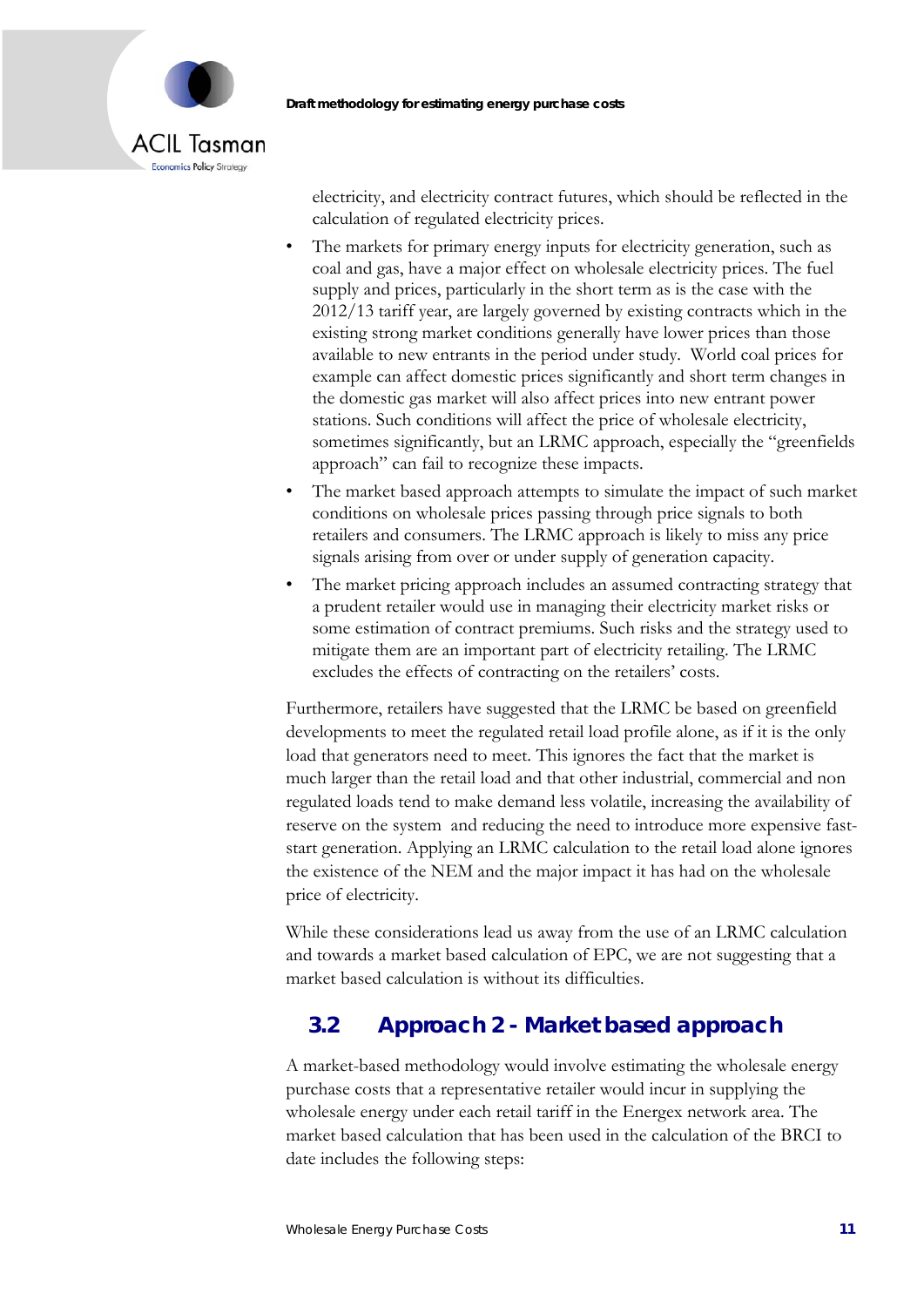

- 1. Develop a load trace for the year to be projected using the load trace of the most recent year and transforming it to match the AEMO annual energy and 10%, 50% and 90% (POE) peak demand forecasts. These three half-hourly load traces would be used in three different projections of annual half-hourly prices.
- 2. Carry out a projection of half-hourly prices using a market simulation model for each of the three load traces.
- 3. Estimate forward contract prices for swaps and caps using forward contract price data such as d-cypha trade
- 4. Determine an appropriate hedging strategy for a prudent representative retailer and calculate contract volumes
- 5. Develop a contracting model based on the purchase of contracts with set periods and set mixtures of two-way and one-way hedges and flat and peak contracts. Where available published sources are used for contract strike prices.
- 6. Bring together the contract prices and volumes with the projected half-hourly pool prices for the three load traces and calculate a cost of energy for the year.

In common with the LRMC calculation, the market price calculation relied on a number of input assumptions concerning price projections for primary energy sources, load growth and load traces. There are other difficulties inherent in this approach:

- It relies on a proprietary market simulation model, a "black box", into which assumptions concerning generation capacity, load growth, outages and generator bidding behaviour are brought together using a replica of the AEMO market settlement algorithm to produce half-hourly regional reference prices (RRPs).
- In the past the approach has used public sources of data such as d-cypha Trade for information on the prices of contracts available to retailers. These prices are used in an assumed contracting strategy along with halfhourly prices produced by the market simulation model to produce a halfhourly wholesale energy cost. The difficulty here is that this approach does not take into account bilateral contracts for difference (CFDs) between generators and retailers. These contracts can form a high proportion of the retailers' contracts and may contain quite different price, volume and term conditions to the over the counter contracts presented in public sources.

The reliance on a proprietary market simulation model to estimate future pool prices presents two problems in the calculation of a regulated price. The first is the "black box" nature of such models. They contain many implicit assumptions about the way the market operates, including how both thermal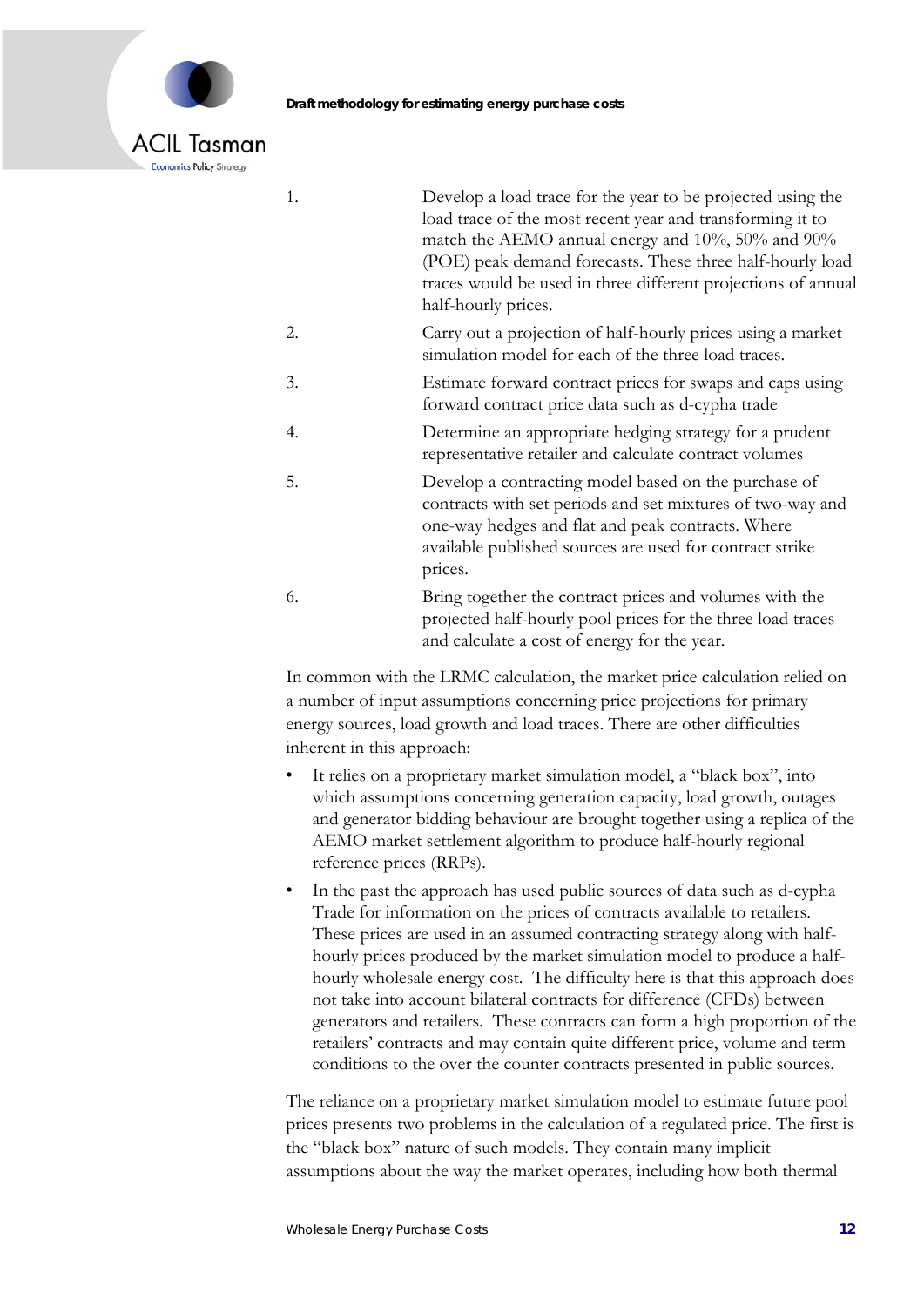

and hydro generators formulate their offers, the frequency and duration of random generator outages and the ways in which transmission constraints are dealt with. These model features have usually been developed over time on the basis of the modelers' research and experience and they are not easy for an outsider to verify.

This leads to the second problem associated with using proprietary market models; consistency. It would be undesirable for a change in the market model used, all other inputs remaining the same, to bring about a change in the calculated wholesale energy price.

This has been handled in the past (when the consultants assisting QCA in the calculation of the BRCI have changed) by ensuring that the data sources and the processing of input data remain transparent and consistent and that any difference in model answers can be isolated as a model effect. This has been done by applying the new model to the previous year's data (ensuring all inputs are identical) and identifying any difference in results. This difference can be applied as a model effect and results for the new projection adjusted accordingly.

The estimation of contract market prices for 2012/13 poses a significant problem at present as there has been virtually no trading in 2013 contract futures because of the uncertainty over whether or not the Commonwealth Government's proposed carbon pricing regime will be successfully implemented. This means that there are no reliable contract prices for the latter half of the 2012/13 financial year, ruling out this approach at least until market liquidity is established for 2013, which will probably not begin to occur until the future of the carbon tax is known with more certainty. Even if the contract market reaches an acceptable level of liquidity before the final decision is due, it is unlikely to provide a reliable guide to the average contract prices in 2013 because of the shortened timeframe for the price formation.

A further weakness of this approach is the need to determine an appropriate retailer hedging strategy and providing estimates of forward contract prices. While some contracts are bought in over the counter trades at transparent market prices a high proportion of retailer hedges are bought through bilateral negotiations with generators. In these cases the prices and other terms are not known.

It is also difficult to determine a contracting strategy that is representative of a prudent retailer. If a highly risk averse approach is followed then the projection of the cost of energy is likely to be noticeably higher than that faced by a prudent retailer. On the other hand a less risk averse approach could well deliver costs which are lower than faced by a prudent retailer. Arriving at a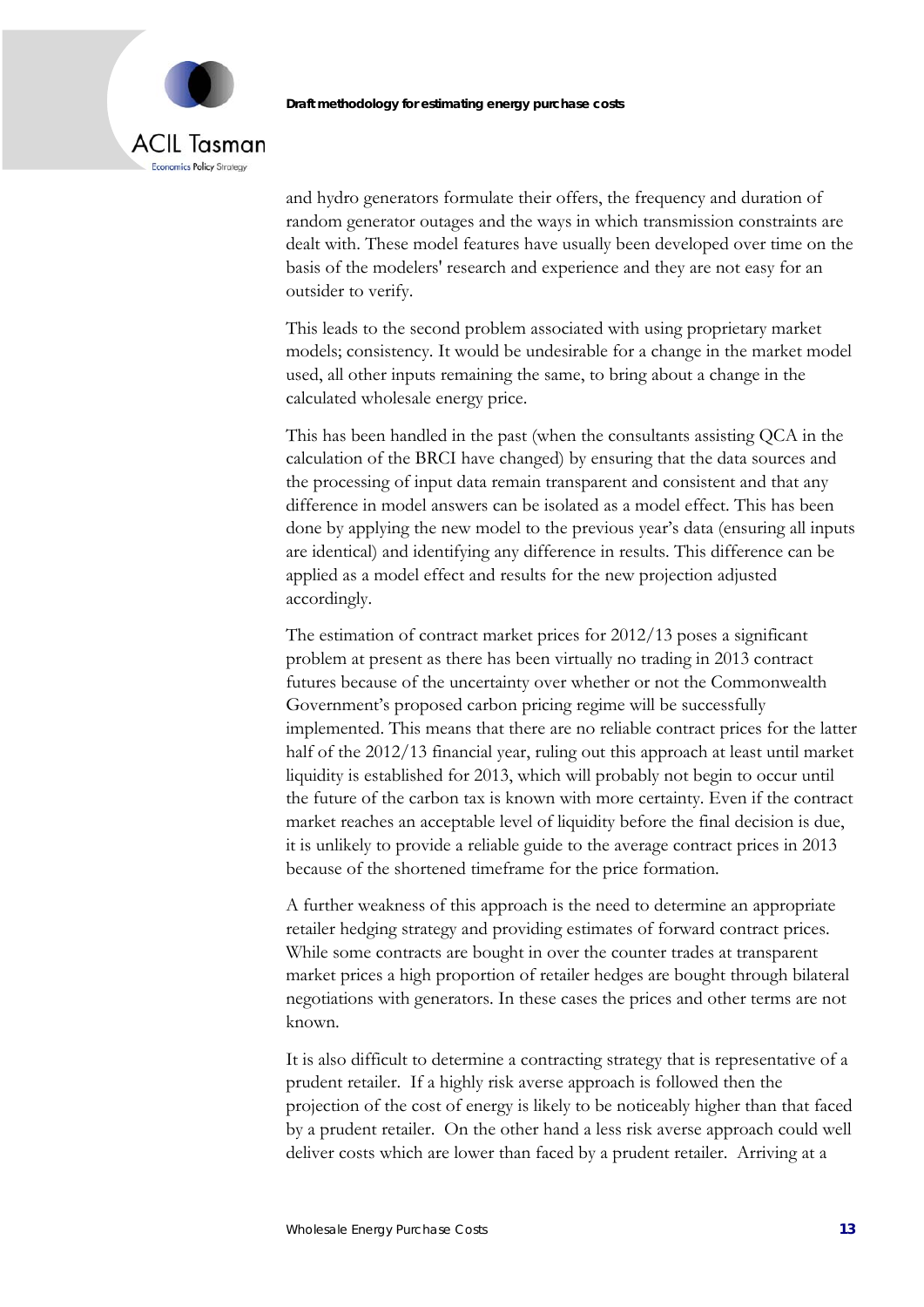

hedging strategy which represents an appropriate approach in the current circumstances presents significant difficulties.

The lack of reliable contract price data, particularly for 2013, means that this methodology is not viable for the 2012/13 year. However, in future when the uncertainty over carbon pricing is removed and contract prices are more representative of actual costs faced by a retailer then this approach should be reconsidered as representing a preferred method.

# **3.3 Approach 3 - Annual price distribution**

### **3.3.1 Background**

Given the difficulties and shortcomings of Approaches 1 and 2 ACIL Tasman proposes a market based approach which involves establishing a distribution of possible load weighted annual prices for 2012/13 for each tariff and the overall Energex load incorporating weather and plant outage variations.

The reason retailers wish to take out forward contracts covering their load is so that they are insured against the potentially high prices that can sometimes occur in the NEM. The distribution of possible price outcomes is not a symmetrical and well-behaved bell curve where the probability of high prices is the same as that for low prices. The price at the fiftieth percentile (the median price) may be \$40/MWh, for example, while the lowest half-hourly price experienced is \$15/MWh but the highest is \$12,500/MWh.

Retailer contract strategies are intended to fix their forward cost commitments and insure against such high price events.

This skewed nature of the distribution of potential price outcomes means that the mean of such possible outcomes is higher than the median. Over time prudent retailers will want to be covered for the mean potential outcome. To insure against an outcome higher on the distribution of possible price outcomes would be to over-insure – in other words to select and pay for a higher level of risk averseness than is prudent.

The median of the distribution represents the annual load weighted price which would be occur under normal weather and outage conditions and would be expected to be exceeded one year in two. On the other hand, the mean of the price distribution provides an estimate of the price which a prudent retailer would be prepared to pay for energy over time to account for weather and outage risk.

Each tariff has a different load profile and would have a different distribution of the annual load weighted price and a different mean. Again the mean of the annual load weighted price distribution for each tariff represents the price a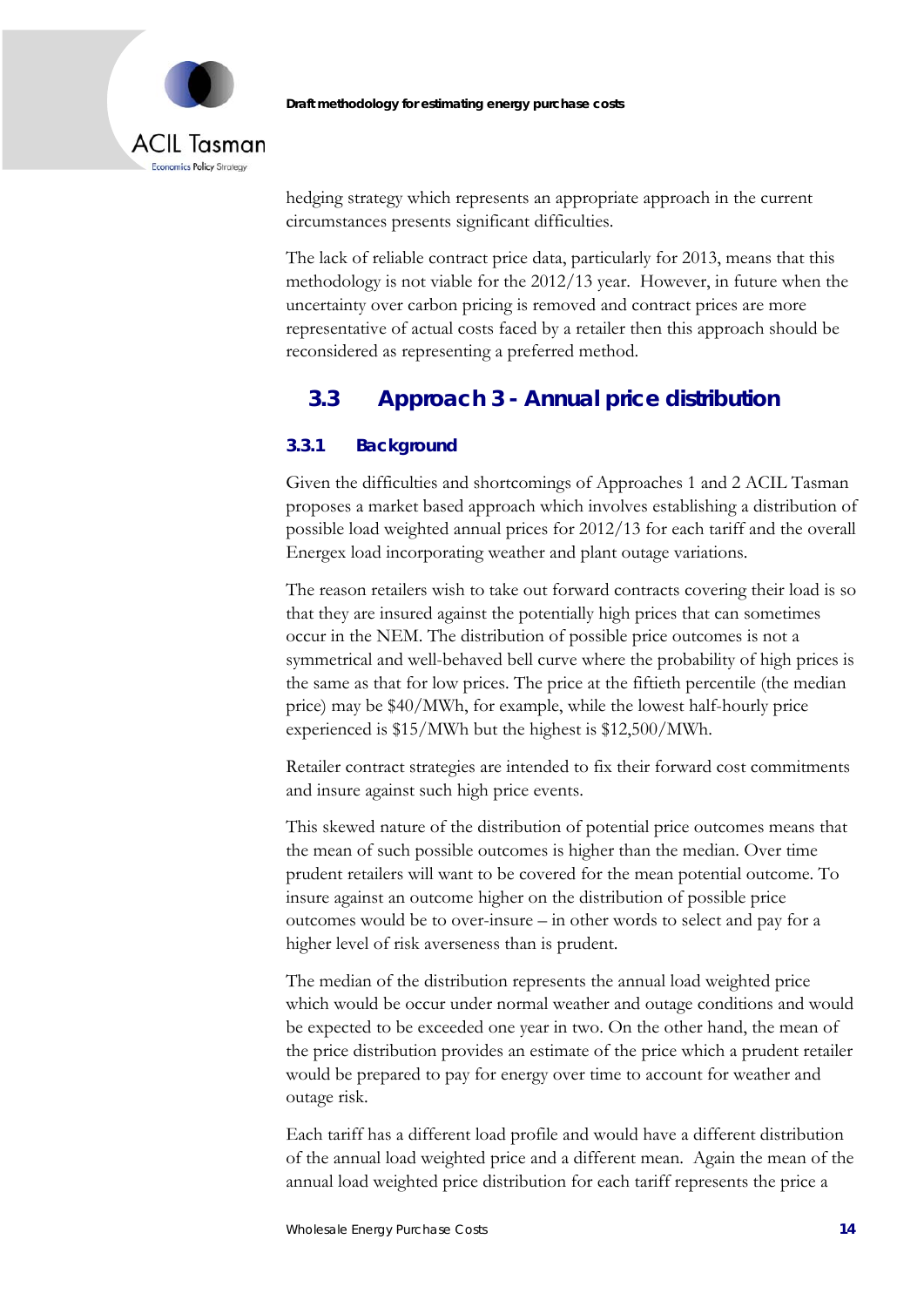



prudent retailer would be prepared to pay for energy to supply the load associated with that tariff.

In affect Approach 3 assesses the stochastic influences on the market. The inputs ACIL Tasman considers to be stochastic are those that are not possible to predict on a short-term basis – namely plant availability (in particular that resulting from forced or unplanned outages) and variation in demand due to variation in weather.

Variations in weather and plant availability affect the demand and supply balance and generator bidding behaviour in two ways:

- a coincidence of higher demand and reduced plant availability will most likely result in higher price outcomes
- a year with a mild winter and summer as well as a lower propensity of coincident outages will most likely result in lower price outcomes.

The purpose of modelling the variation in weather driven demand and plant availability is to estimate a distribution of future load weighted annual prices. In effect, the modelling allows for projections of likely variations in outcomes across the range of possible weather driven demand and outage inputs and a more robust method for establishing mean expected outcomes.

In developing this distribution of annual prices for 2012/13, ACIL Tasman makes the assumption that long-term influences on the market and the plant schedule remain unchanged.

#### **3.3.2 Steps involved in Approach 3**

Approach 3 involves the following steps:

- Step 1. estimate the load traces for each retail tariff in the Energex area for 2010/11 based on interval meter recordings, annual energy consumption profiles for each tariff, overall load trace and net system load profile for Energex
- Step 2. estimate 40 years of load data for the NEM regions and Energex tariffs at 2012/13 load levels based on temperature data over the past 40 years, load trace and temperature data for 2010/11 and the energy and demand forecasts for 2012/13 from AEMO and AER.
- Step 3. establish 20 plant outage scenarios for the NEM
- Step 4. estimate 820 years (41 years of load in combination with 20 outage scenarios) of half hourly prices for Queensland using *PowerMark,* an ACIL Tasman proprietary model of the NEM
- Step 5. estimate the annual price distribution for each retail tariff in the Energex area by calculating 820 annual load weighted prices by using the loads from Step 2 and prices from Step 4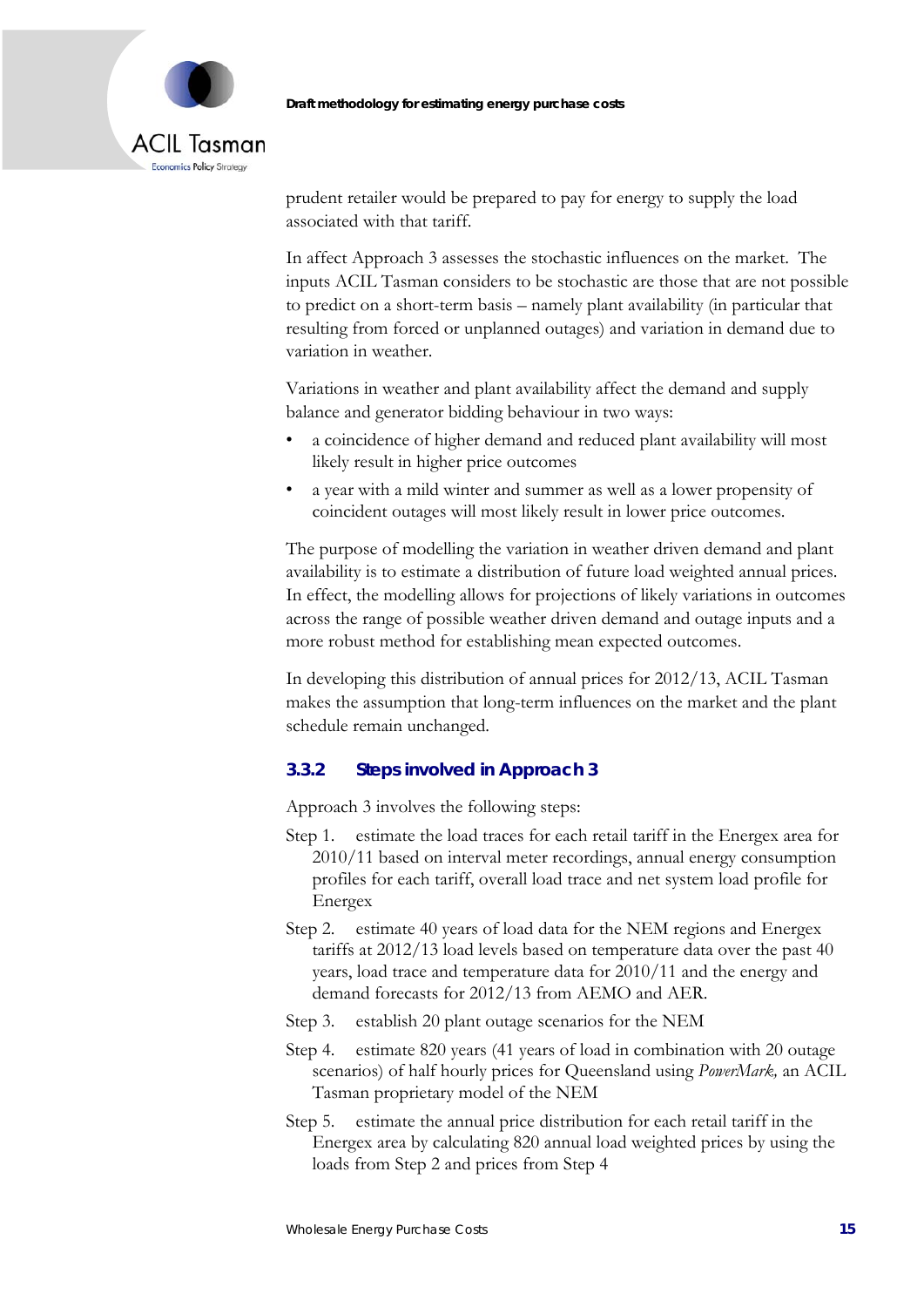

- Step 6. find the mean of the 820 annual price estimates to use as the cost of energy for each tariff in the Energex area in 2012/13 and apply the Energex distribution loss factor (DLF) as published by Australian Energy Regulator and a load weighted Marginal Loss Factor (MLF) for the Energex area to allow for transmission losses from the reference node
- Step 7. add a further premium to account for other costs and risks associated with energy purchase

#### **Step 1: Estimate the Energex retail tariff load traces**

To enable the estimation of the Energex retail tariff load traces the following data will be used:

- half hour load traces for each Transmission Node Identities (TNI) for Energex area from AEMO via the Authority to provide an overall load trace for Energex
- controlled load traces from the AEMO website
- interval meter data for Energex area customers to establish load traces for the various commercial and industrial tariffs
- 400 domestic customer interval meter recordings from Energex to estimate a residential load trace
- net System Load Profile (NSLP) for Energex from the AEMO website to be used for estimation of load traces for tariff groups without interval metres
- customer usage profiles for each tariff from Energex to be used to uplift the various load traces to represent the full load in each tariff
- Energex forecasts of system summer and winter peaks and annual energy submitted to the AER to be used in estimation of the Energex overall load trace for 2012/13

These data sources will enable the estimation of the retail tariff load traces adjusted where necessary to add to the overall for Energex load trace based on the TNIs allowing for the distribution losses.

#### **Step 2: Develop 41 years of load traces each representing 2012/13**

Development of 40 annual load traces for the total of NEM region and retail tariffs in the Energex area is based on 41 years of capital city temperature data from 1970/71 to 2010/11 and half-hourly load traces for the NEM regions and retail tariffs in the Energex area from Step 1for 2010/11. Under this approach each day in each of the 40 years would be populated by load traces selected from 2010/11 data set of the same day type and season with the closest matching temperature conditions.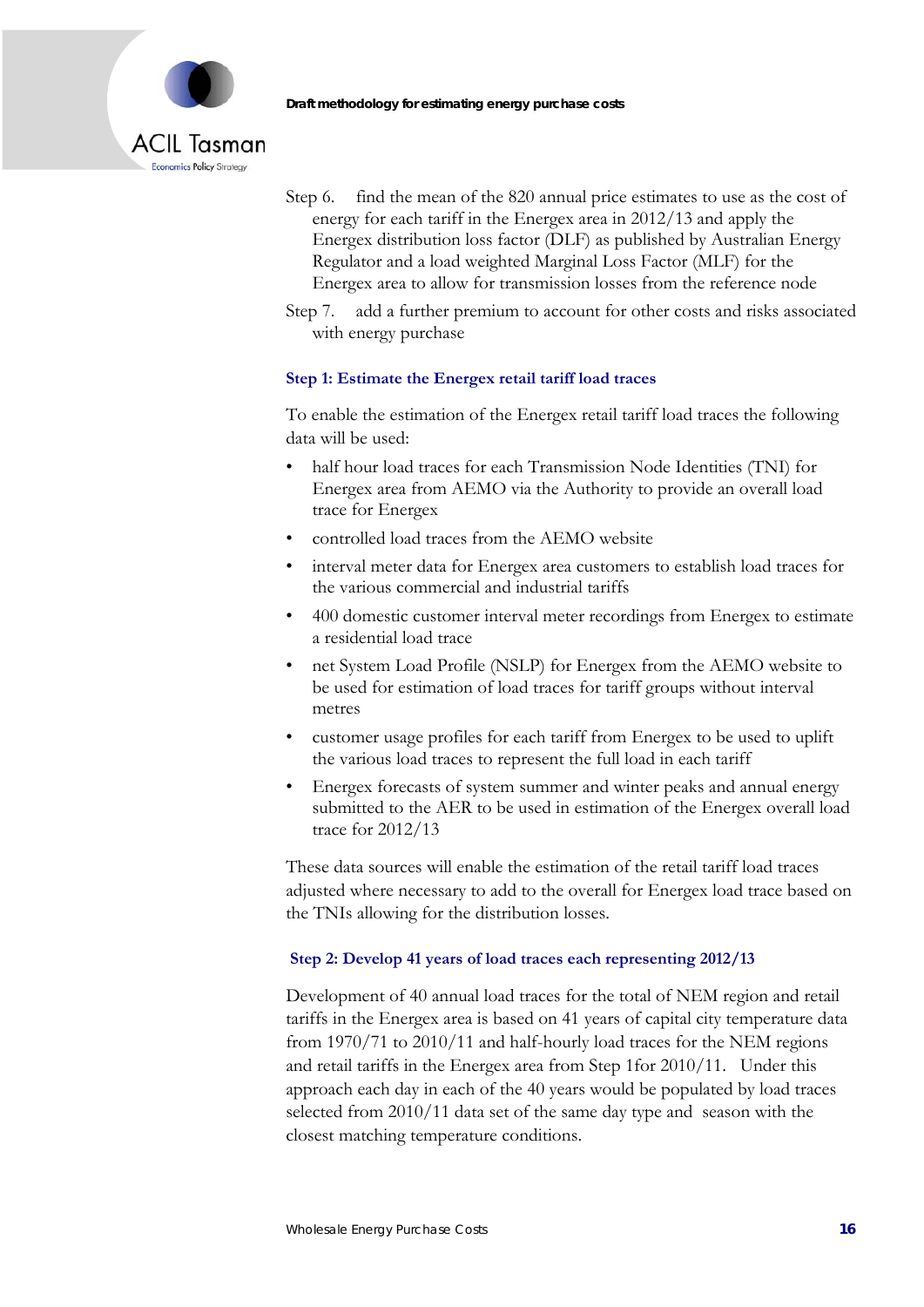# **ACIL Tasman** Economics Policy Strategy

Matching the temperature is achieved by finding the closest least squares match between the temperature profile for that day and the temperature profile for a day in the 2010/11 load data year across all NEM regions. Once the day in 2010/11 of the same day type and season that best matches the temperature profile of the day in question is identified then all the associated NEM regional and retail tariffs in the Energex area load traces for that day are inserted in the day in question. Data is chosen on a daily basis in this way because we wish to preserve the relationship between the NEM regional loads traces and retail tariff load traces in the Energex area.

This procedure produces 41 years of load traces which represent 2010/11 with 40 developed from past temperature data and the actual load traces for 2010/11.

Using a non-linear transformation the 41 years of load data are adjusted to match the AEMO 2011 ESOO forecast for 2012/13 for each NEM region and the consistent forecast for the Energex area from the Australian Energy Regulator (AER). This involves matching the forecast annual energy for each of the 41 years and matching the peak demand across the whole 41 years with the 10% POE (probability of exceedance) summer peak demand for 2012/13.

#### **Step 3: Develop 20 sets of unplanned outages across the NEM**

There is a price risk associated with power station forced outages which needs to be accounted for in calculating the cost of energy. The plant availability (outage) can have a significant bearing on pool price with outages of larger plant or combinations of smaller plant generally resulting in higher prices.

In *PowerMark* modelling the timing and duration of planned outages are fixed and pose little or no price risk whereas the timing and duration of forced or unplanned outages are random and introduce price risk. *PowerMark* allows random forced outages for each generator up to a predetermined level. This forced outage level is drawn from published documents and NEM data. In constructing the *PowerMark* data base we randomly assign to each generator unit a set of half-hourly forced outages, which reflect that unit's observed forced outage rate (with any anomalies removed). Each power station has different forced outage characteristics and this is also reflected in the *PowerMark* modelling.

Using binomial probability theory ACIL Tasman has simulated 20 sets of forced outages. This process has allowed a range of outage outcomes to be produced. The most important factor in outages is coincidence – if a number of units are forced out at the same time, volatile prices usually result. The process used to simulate the outage sets allows these sorts of coincidences to be represented appropriately in the sample.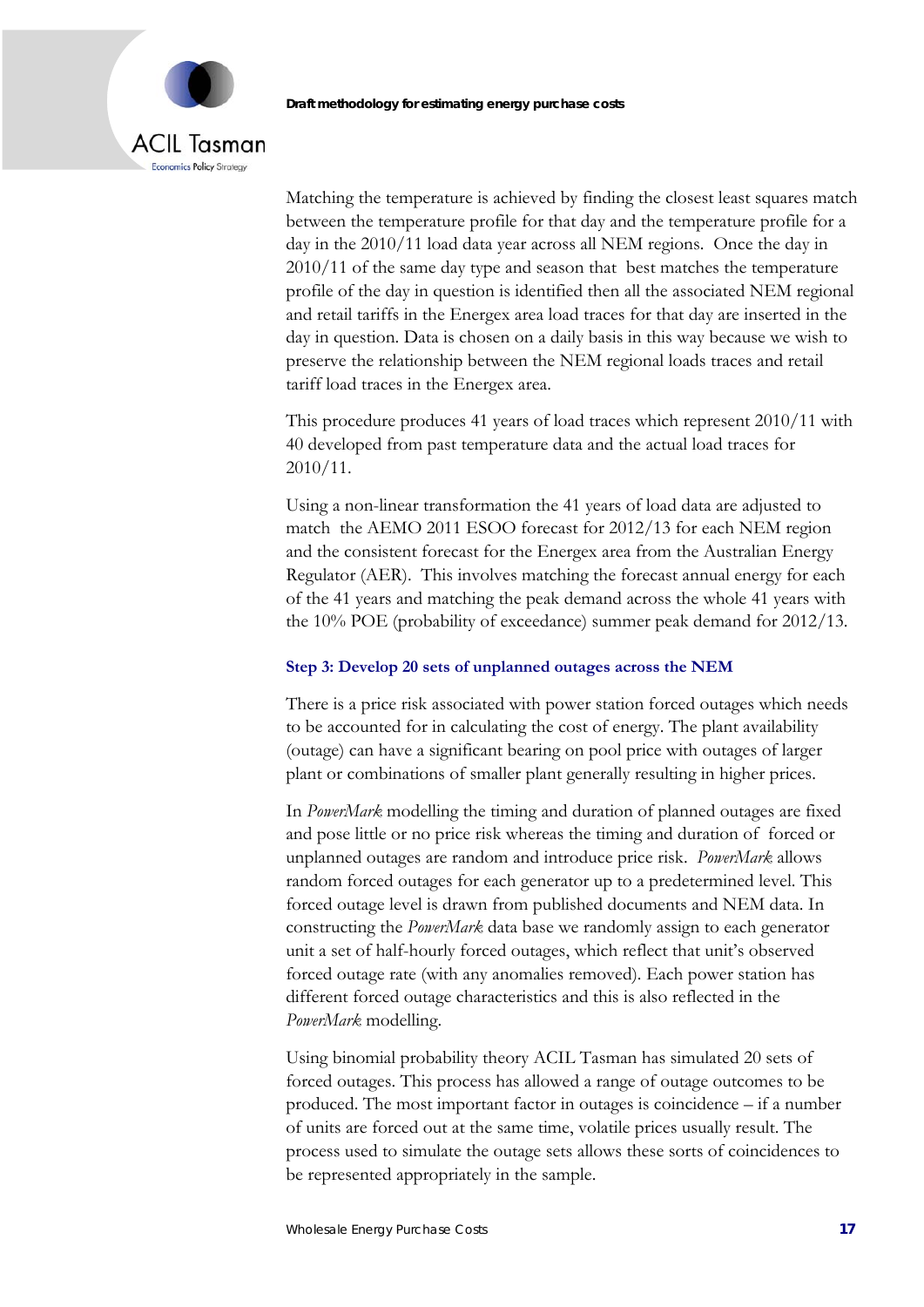



#### **Step 4: Estimate pool prices across the 820 data years**

Combining the 41 years of load data adjusted to 2012/13 levels and 20 outage scenarios to create 820 years of data for input to *PowerMark* to produce 820 years of half hourly prices representing 2012/13. These half hourly prices represent a range of prices which encompass the likely weather and outage effects which could emerge in 2012/13. The prices produced by the *PowerMark* modelling are at the South Pine regional reference node for Queensland.

#### **Step 5: Estimate the annual price distribution for each retail tariff**

This step involves calculating 820 annual load weighted prices by using the half hourly loads traces adjusted to 2012/13 levels from Step 2 and Queensland half hourly prices from Step 4. This process is repeated for each retail tariff in the Energex area using the Queensland pool price from step 4 and the retail tariff load traces from Step 2.

This process produces 820 annual load weighted pool prices for each retail tariff to form a price distribution for each retail tariff in the Energex area for 2012/13.

#### **Step 6 Find the mean of the price distribution and applying a distribution loss factor**

Find the mean of each of the retail tariff price distributions established in Step 5. These mean prices represent the price at the Queensland reference node for each retail tariff which and the overall for the Energex area in 2012/13 which a retailer would be prepared to pay accounting for weather and outage risks.

To bring these retail tariff prices from the Queensland regional reference node to the customer terminals requires the application of a distribution loss factor (DLF) for Energex as published by AER and load weighted Marginal Loss Factor (MLF) for the Energex area to allow for transmission losses from the reference node.

#### **Step 7: Add a further premium to account for other costs and risks associated with energy purchase**

There are a number of other costs and risks faced by retailers in purchasing energy for retail customers as discussed below. The allowance for these other costs and risks will need to be added to the energy purchase costs for each tariff established in Step 6

The variation in weather and plant availability discussed above causes some uncertainty in expected pool price outcomes and as explained above this risk is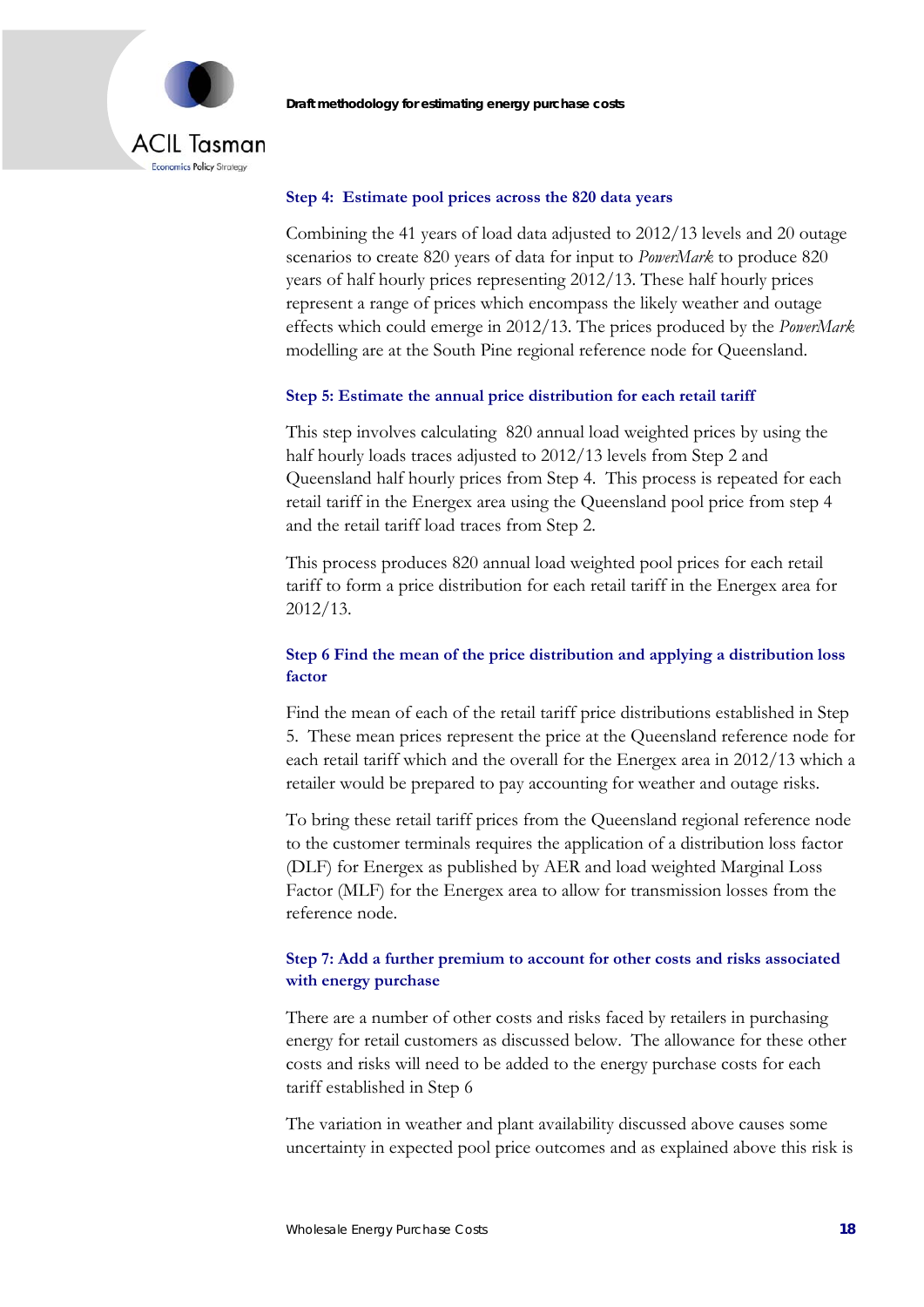

mitigated by retailers if they insure against the mean rather than the median price.

There are of course other factors that are likely to influence energy purchase costs and these would include:

- counterparties to hedge contracts may have different risk profiles and risk appetites meaning that they may be prepared to pay more than the mean of the price distribution. However, it is assumed that this would not add to the contract prices paid by a prudent representative retailer.
- regulatory changes pose a risk with the potential to either increase or reduce EPC. This risk is best assessed on a case by case basis for particular regulatory proposals. At this time we are unable to identify any proposed regulatory changes which need to be taken into account for 2012/13.
- contracts also tend to have a reactionary component forward contracts being offered or negotiated at a time of high price volatility tend to be higher in price than they would be otherwise, and vice versa. It has been assumed that this aspect will not impact contract costs for 2012/13.
- contracts with longer tenor or commencing later may have an additional cost component reflecting time value. Making allowance for the time value component in electricity contracts would appear justified and the proposed approach is discussed below.

Based on analysis of the historical time trend of annual contracts ACIL Tasman believes that a 0.5% allowance for each six month period that contracts are purchased in advance to reflect the time value would seem reasonable.

The overall time value adjustment is then found by applying the above six monthly time value allowances to the hedge volume assumed for that six month period.

The resultant time value adjustment would be applied to the weather and plant outage adjusted price being the mean of the annual price distribution as discussed above.

Typically the bulk of annual hedging would be undertaken in the period beginning three years out and largely be concluded a few months before the start of a contract term.

Table 1 shows the calculation of the time value adjustment. The hedge volume is the percentage of total planned hedges to be contracted in each six month block. The time value allowance is determined by the rule set out above. The volume and premium are multiplied to establish a weighted average premium across all contracts which in this case totals 1.15 percent.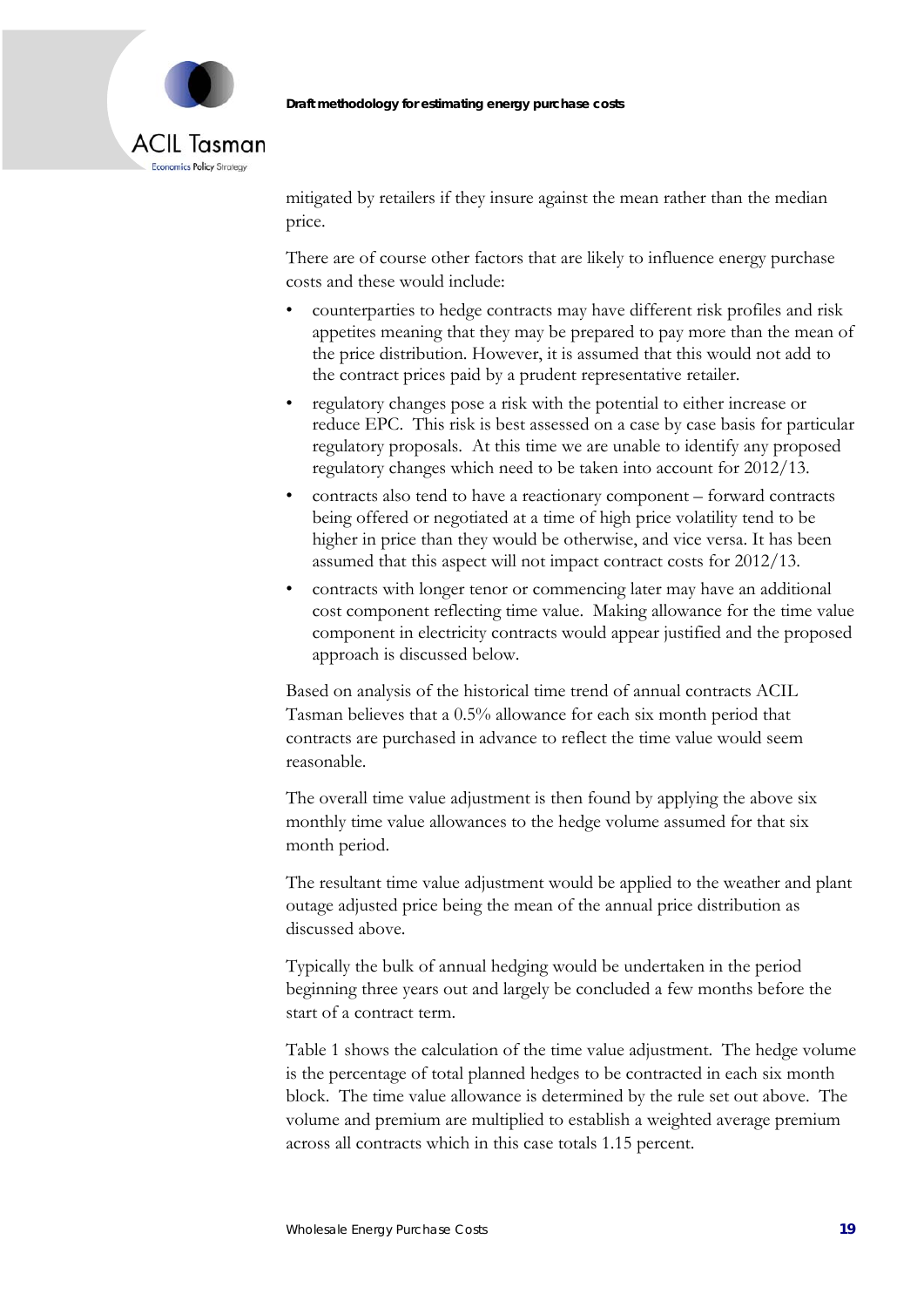

### **ACIL Tasman** Economics Policy Strategy

| Timeframe        | Hedge volume % | Time value<br>allowance | Time value<br>adjustment |  |  |  |  |
|------------------|----------------|-------------------------|--------------------------|--|--|--|--|
| 30-36 months out | 10%            | 2.5%                    | 0.25%                    |  |  |  |  |
| 24-30 months out | 10%            | 2%                      | 0.2%                     |  |  |  |  |
| 18-24 months out | 20%            | 1.5%                    | 0.3%                     |  |  |  |  |
| 12-18 months out | 30%            | 1%                      | 0.3%                     |  |  |  |  |
| 6-12 months out  | 20%            | 0.5%                    | 0.1%                     |  |  |  |  |
| 0-6 months out   | 10%            | 0%                      | 0%                       |  |  |  |  |
| Total            |                |                         | 1.15%                    |  |  |  |  |

Table 1 **Time value adjustment**

*Data source:* ACIL Tasman analysis

#### **3.3.3 Comments on Approach 3**

In common with the market modelling approach outlined above, the main criticism of this approach would be its lack of transparency in that it relies on market modelling using propriety software to estimate the half hourly pool prices. However, the necessary input data is available and the approach is based on sound theoretical foundations.

The approach recognises that it is appropriate for a prudent retailer to hedge risks through energy purchase contracts which will attract a premium over the expected spot market price under "normalised" weather, outage and other conditions. Under the approach it is contended that the retailer will be prepared to pay price of electricity which is represented by the mean of possible prices outcomes.

The approach has been developed and used by ACIL Tasman to evaluate energy costs for industry participants for many years. Furthermore, the approach provides robust estimates of likely energy purchase costs particularly given the competitive market for energy purchases that exists.

On this basis and given the inappropriateness of Approach 1 and the current poor liquidity in 2013 contract trading ruling out the use of Approach 2, ACIL Tasman is of the opinion that Approach 3 represents the most reasonable and robust approach to estimating energy costs available today.

## **3.4 Approach 4 - Combination of LRMC and market based approaches**

This methodology has been included as it was used for the calculating the BRCI however it is not proposed for this exercise on the basis that the LRMC approach is not considered an appropriate methodology for the reasons outlined in Section 3.1. This means that using the LRMC in combination with a market based approach is not considered appropriate.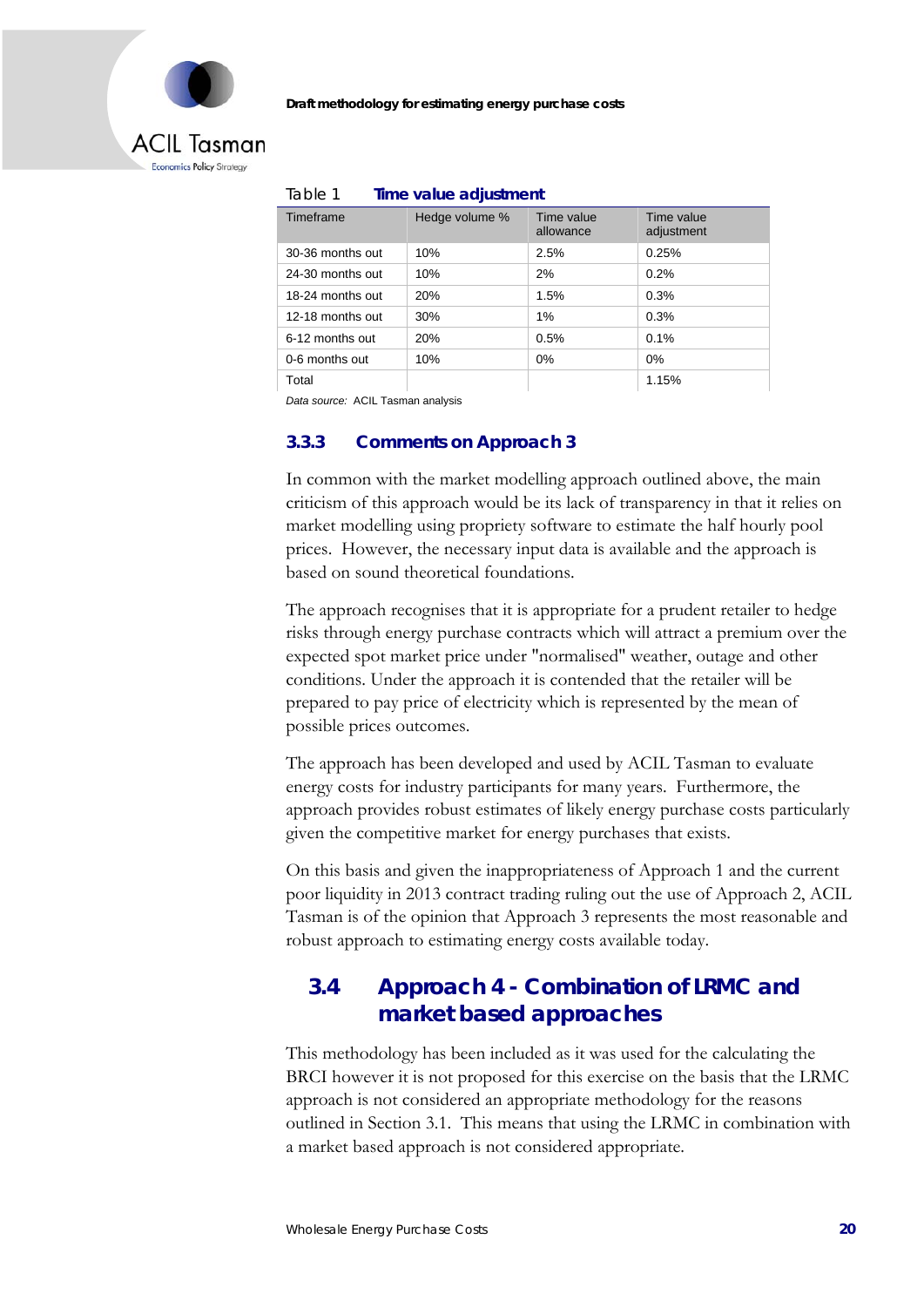

# **4 Other energy purchase costs**

### **4.1 LRET**

The cost of the LRET scheme is found by applying the Renewable Power Percentage (RPP) to the LGC price to establish the cost per MWh supplied to customers. Spreading the cost to the various tariffs is a relatively simple matter as the cost will be expressed as a cost per MWh. There is no uncertainty over the Renewable Power Percentage (RPP) component of the calculation as this is published by ORER. The methodology for determining the price for LGCs is not as straight forward.

ACIL Tasman understand that the vast majority of LGCs are acquired by retailers through long term contracts with wind farms or through wind farm ownership. However, the prices in these contracts are not available for use in estimating the cost of the LRET scheme. We also note that retailer submissions indicate the volume of LGC acquired through the traded market is small by comparison and that the market price may not a reliable indicator of costs and that it would be more appropriate to base the estimation of the cost of LRET by using the long run marginal cost of wind generation.

However, a low volume of trading does not necessarily mean that the traded prices are an unreliable source on which to base the estimation of the cost of the scheme. ACIL Tasman has examined the market price over recent years and has observed that that the market price has reacted as one would expect to prevailing market conditions. For example, between April and December 2010 the AFMA REC (now LGC) price for the year ahead fell from \$46.41 to \$29.29 in a period of significant and growing over supply. Since then with the split of the scheme into LRET and SRES on 1 January 2011 and an adjustment to the target, the LGC price for the year ahead has recovered to \$40.53 in October 2011.

For calculation of the BRCI the average market price of LGC recorded by AFMA over the previous two years was used. ACIL Tasman is of the view that this methodology is also adequate for the 2012/13 retail tariffs.

### **4.2 SRES**

The cost of SRES is found by applying the Small-scale Technology Percentage (STP) to the STC price to estimate the cost per MWh to apply to each tariff. However the approach to be followed in estimating the STP and STC is not clear and this is discussed below.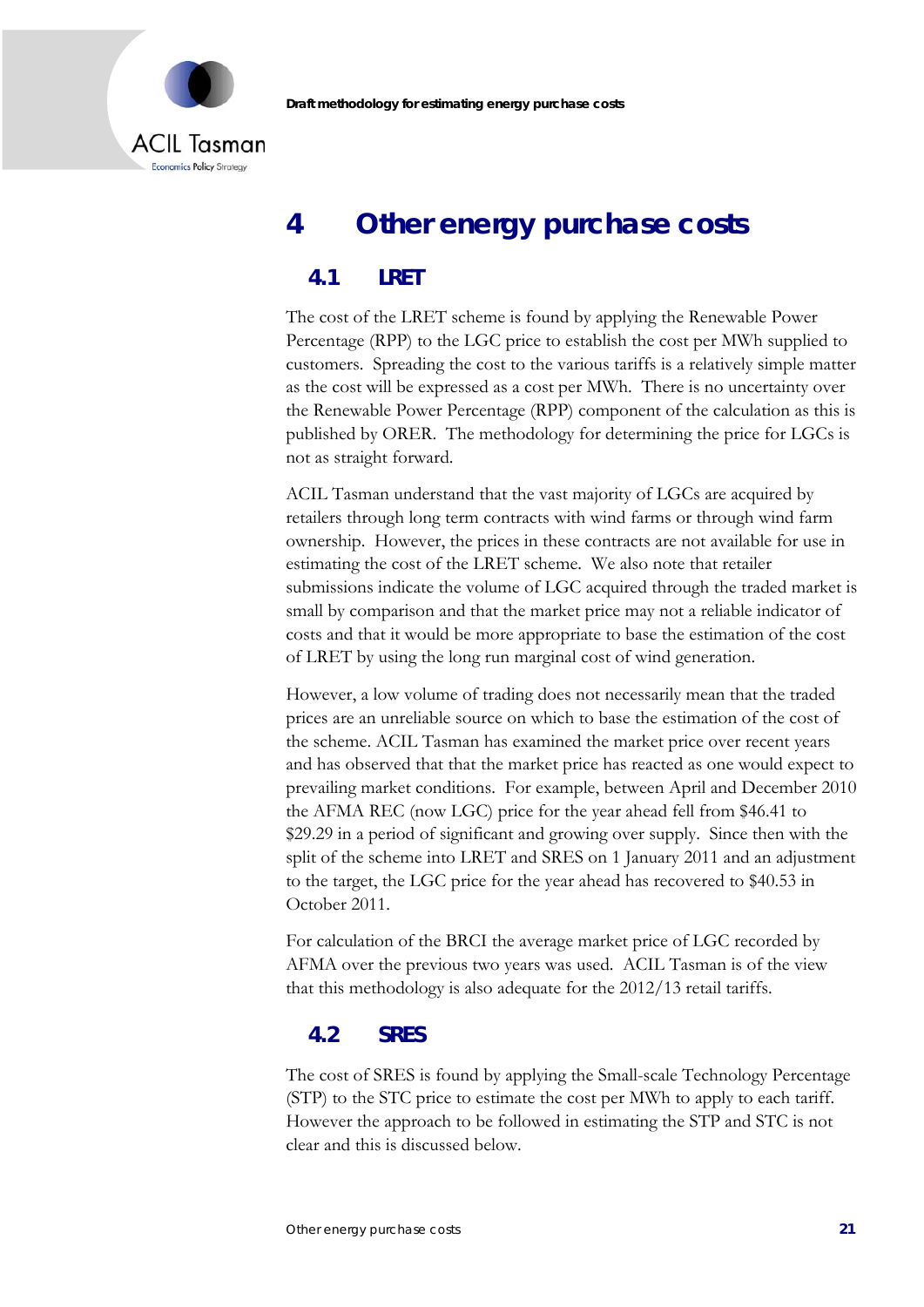# **ACIL Tasman** Economics Policy Strategy

The SRES is somewhat more problematic in that the final Small-scale Technology Percentage (STP) will not be known for the second half of the 2012/13financial year until after the tariff year commences. However the ORER publishes an estimate for the calendar year applying in the latter half of the financial year which ACIL Tasman suggests would suffice for purpose of calculating the cost of the SRES for use in the EPC for the 2012/13 retail tariffs.

The current official price for STCs is \$40/STC and STCs are available to retailers from the ORER clearing house for this price. The clearing house price can be changed at any time by the Minister and as such the expected prevailing price for 2012/13 would need to be considered. However the clearing house works on a first in first out basis which has meant that the installers of solar photovoltaic systems have experienced significant delays in receiving payment for STCs which has caused cash flow problems for some. As a result an active market for STCs has developed outside the clearing house to allow installers to gain quicker access to payment for STCs from retailers. the current market price for STCs is well below the official \$40 price.

This raises the question whether ACIL Tasman should take both clearing house price and market price into consideration when determining the price for STCs. To use the market price would pose a number of difficulties including the need to forecast the proportion of STC likely to be traded in the tariff year.

Given that the STC market is for spot sales and not a forward market and given that volumes traded are not available ACIL Tasman proposes using the clearing house price as the price for STCs.

## **4.3 GEC**

For the 2011/12 BRCI the cost of compliance with the Queensland GEC scheme was based on a two year average of the AFMA prices for GECs.

However, retailers have generally stated that this methodology of relying entirely on the AFMA market prices underestimates the cost of the GEC scheme to retailers which have entered long term supply contracts or invested in generation to secure these certificates at prices which are much higher than those currently in the market. However information on these contractual arrangements is not available and market price information is the only reliable source of GEC costs.

ACIL Tasman's view is that where a market price for inputs to the calculation of retailers' EPC can be sourced reliably and consistently each year it should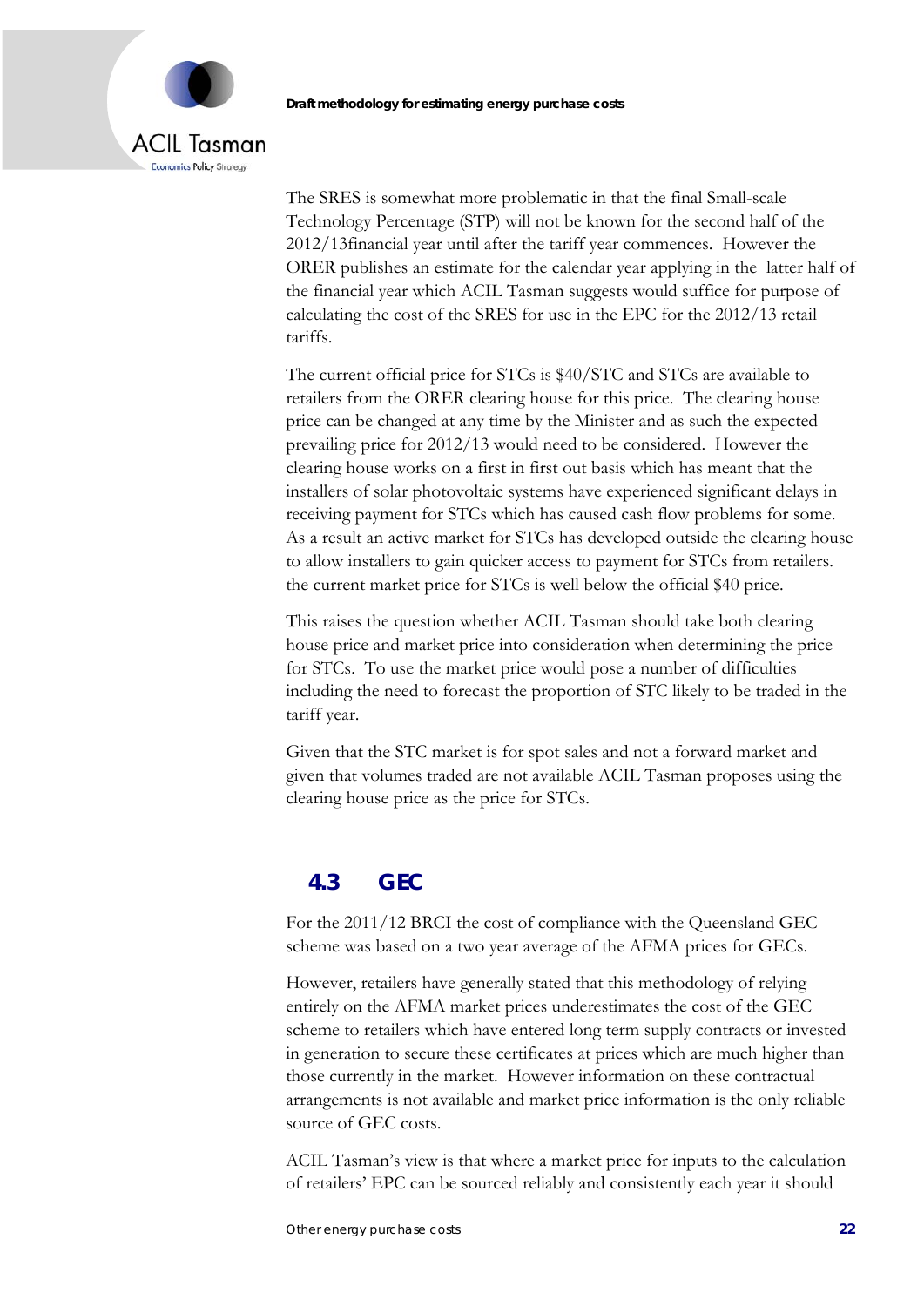



provide the best guide to the cost of compliance with the scheme. However given that GECs have been acquired by various means including long term contracts and the fact that the GEC market is now oversupplied with low prices and very thin trading, it is proposed that the AFMA weekly GEC prices be averaged over an extended period of 208 weeks or 4 years as follows

- for 2012 from 1 Dec 2007 to 31 Dec 2011
- for 2013 from 1 Mar 2008 to 31 Mar 2012

The cost of compliance with the GEC scheme for the 2011/12 BRCI was estimated at \$0.65/MWh.

### **4.4 NEM retailer costs**

ACIL Tasman proposes to use the same methodology as used for the BRCI to estimate the cost of market fees and ancillary services.

#### **4.4.1 Market fees**

NEM participant and FRC fees are payable by retailers to AEMO to cover operational expenditure. The estimated NEM participant and FRC fees will be taken from AEMO's draft budget NEM fees for 2012-13.

For the 2011/12 BRCI these fees were estimated at \$0.39/MWh.

#### **4.4.2 Ancillary services**

Ancillary services costs will be found by aggregating settlements data for ancillary service payments for Queensland provided by AEMO for the latest 52 week period and dividing by the MWh used in that period. The estimated cost of ancillary services for the 2011/12 BRCI was \$0.45/MWh.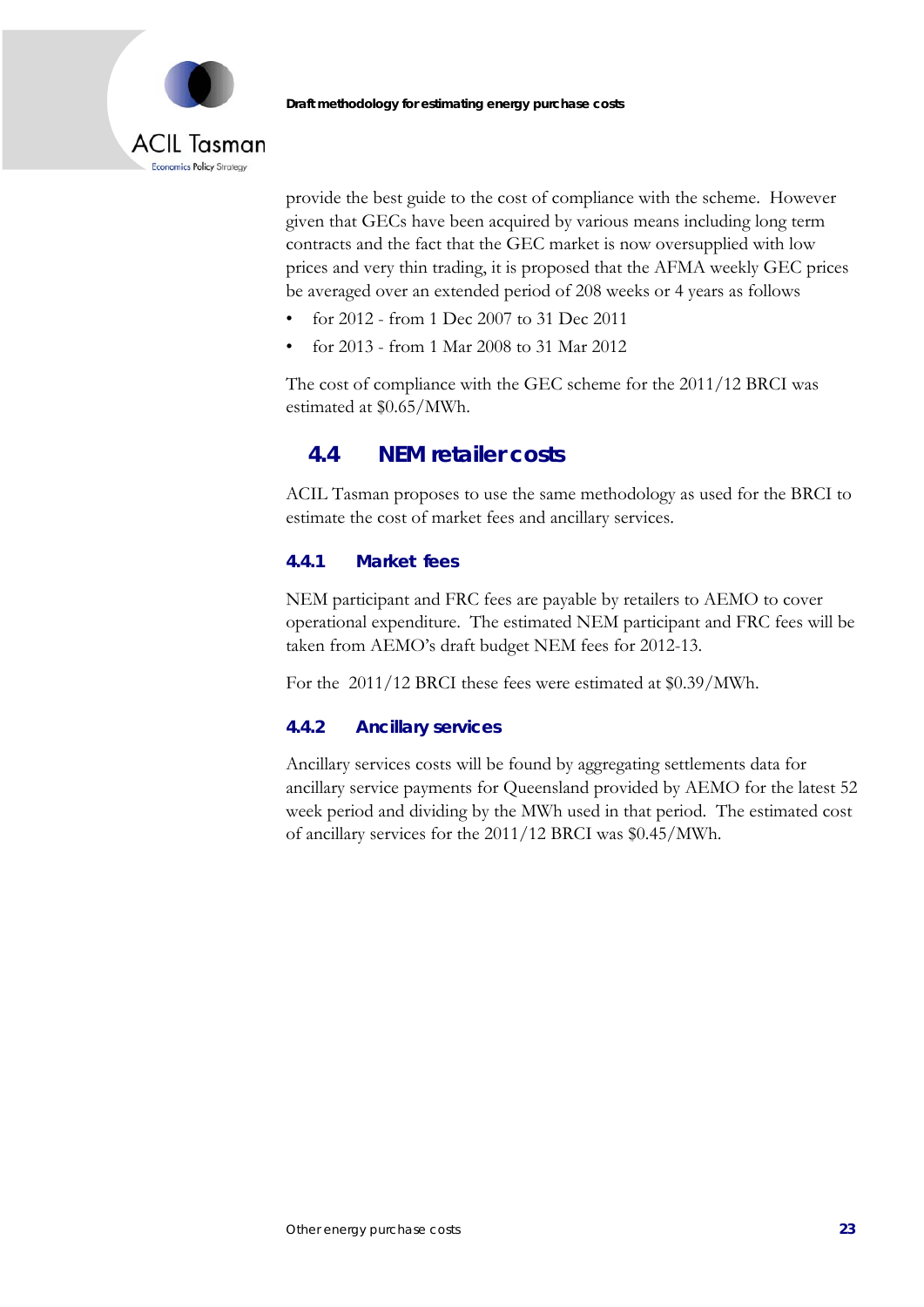

# **5 Application of cost of energy to individual retail tariffs**

A key requirement of the Minister's Direction was that retail tariffs are to be cost reflective. This requirement has led to the development of a methodology which will allow such estimates.

## **5.1 Estimating tariff energy costs**

The cost of supplying the individual tariffs in 2012/13 will be the taken as the mean of the price distribution for each tariff developed using the same stochastic analysis based on the 820 years of price data. While the Queensland pool prices for each half hour remain the same for each tariff, the distribution of the 820 annual load weighted prices for each tariff will vary due to the variations in the tariff load profiles. Finally the mean of each of the tariff price distribution will be uplifted to account for time value in contracting.

The prices for individual tariffs under Approach 3 will involve the following steps

- Step 1. Develop load traces for each tariff in the Energex area using customer number, energy consumption and interval metering supplied by Energex. For the residential sector the interval metering results for 400 customers will be used to develop the raw load shape for this tariff type. The load traces for the two controlled load tariffs published by AEMO will be used for these tariff types. These individual load traces will be adjusted to match the overall Energex load trace found by from totalling the relevant TNIs.
- Step 2. The tariff load traces will be corrected for weather along with the NEM regions and Energex total as described in Section **Error! Reference source not found.** to give standard 50% POE tariff load traces. Section **Error! Reference source not found.**. explains the process of arriving at a50% POE load traces for the NEM regions, the Energex network area and the individual network tariffs. Each of these load traces is based on exactly the same day selection from 2010/11 so they align perfectly day by day.
- Step 3. The Energex peak and energy forecasts which are consistent with the AEMO 2011 ESOO along with the peak demand and energy from the standard 50% POE load traces will be used to estimate the peak demand and annual energy for each tariff type in the Energex area. The standard 50% POE tariff load traces will be